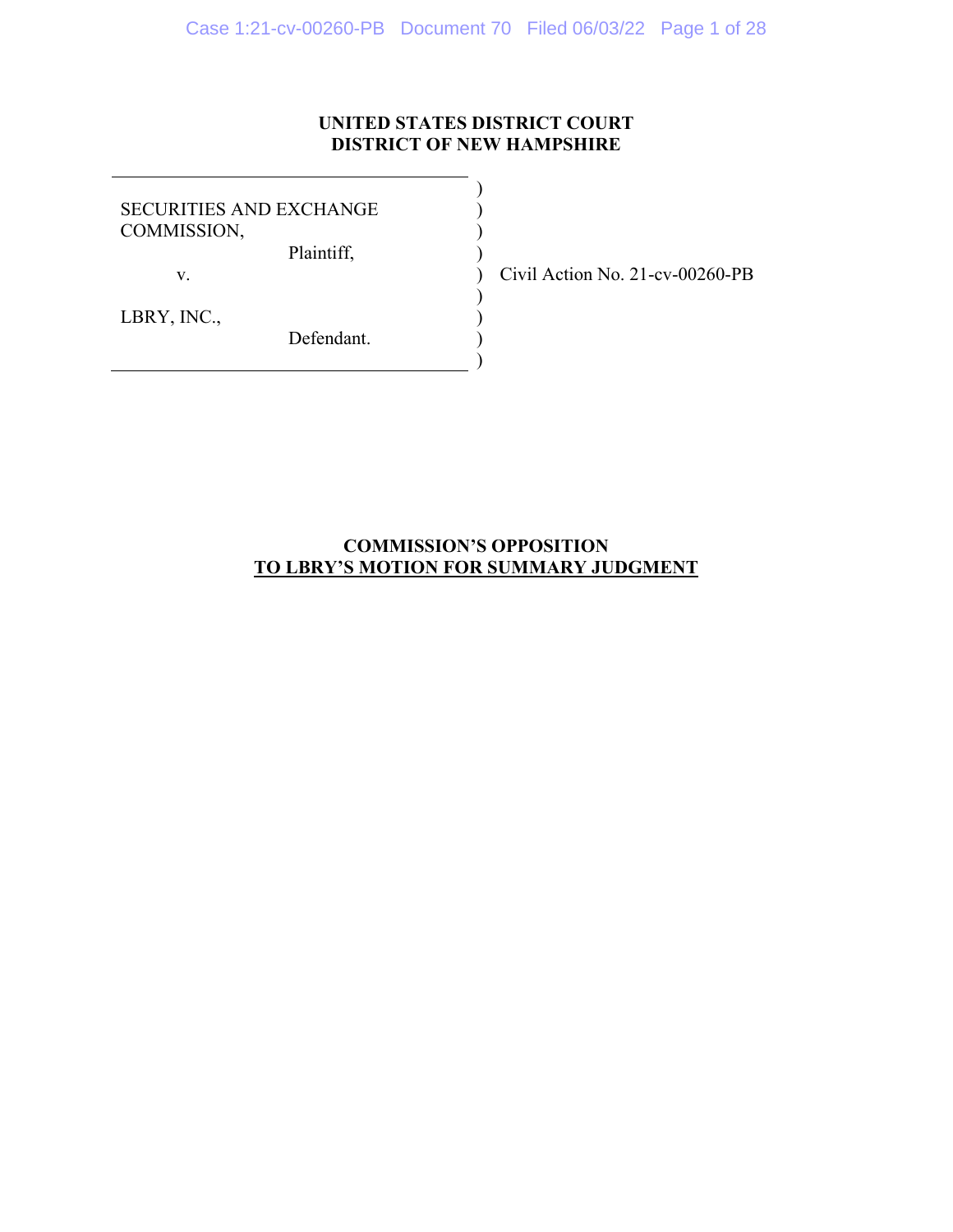# **TABLE OF CONTENTS**

| L. |                                                                                        |
|----|----------------------------------------------------------------------------------------|
|    |                                                                                        |
|    |                                                                                        |
|    |                                                                                        |
|    | D. LBRY Continued to Tell Buyers That the Company's Future Operation Depended on       |
|    |                                                                                        |
|    | F. Actual Usage of LBC on the LBRY Network Did Not Drive LBC Purchases  9              |
|    |                                                                                        |
|    | A. Neither an Offering's Label nor an Asset's Utility Determine Whether It Was Offered |
|    | B. LBRY's Statements and Actions Led Purchasers to Expect LBC to Appreciate in Value   |
|    |                                                                                        |
|    |                                                                                        |
|    | E. LBC Buyers Expected LBC to Appreciate Due to LBRY's Managerial Efforts  22          |
|    |                                                                                        |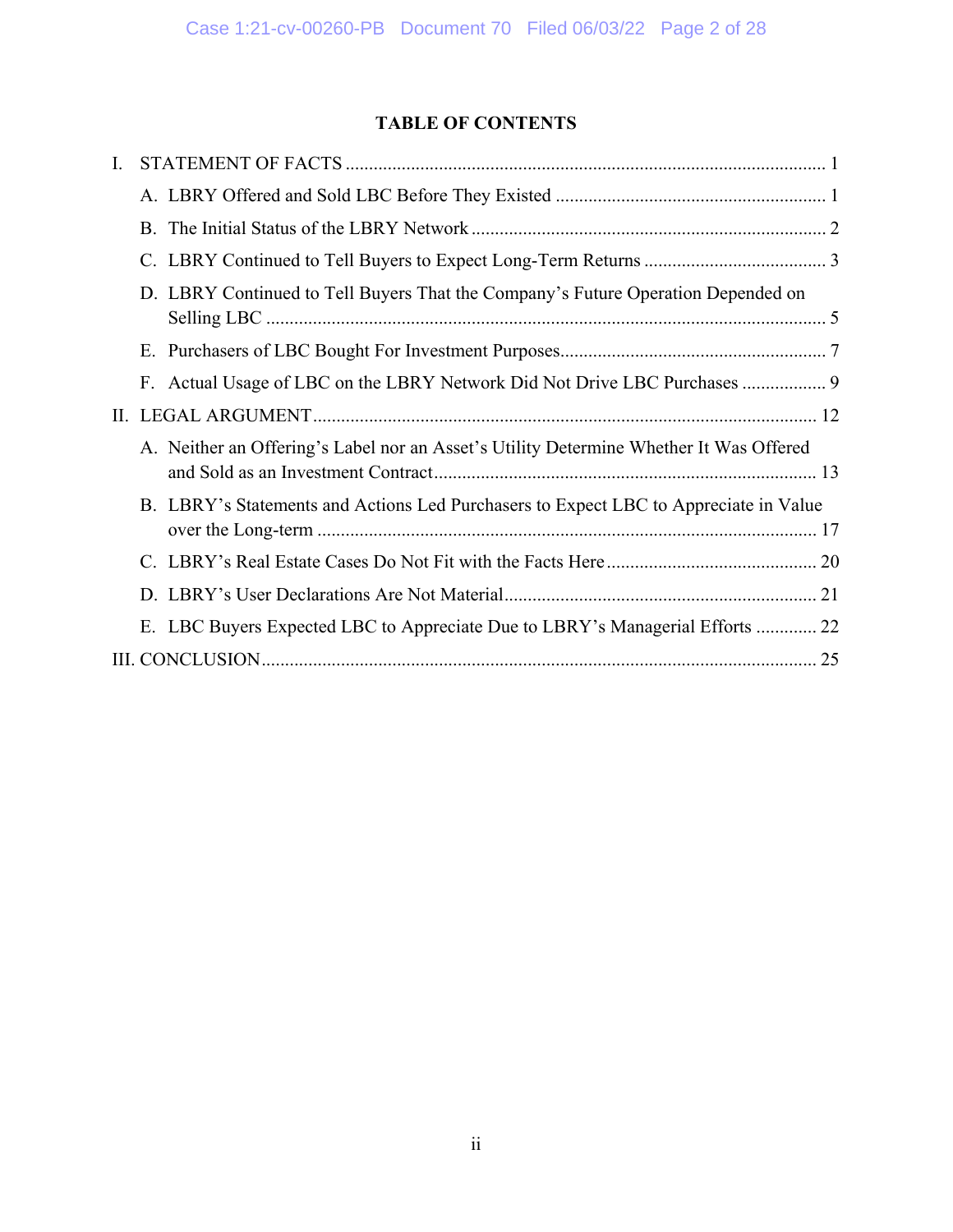# Case 1:21-cv-00260-PB Document 70 Filed 06/03/22 Page 3 of 28

LBRY is not entitled to summary judgment because the undisputed facts show that LBRY offered and sold investments contracts under the *Howey* test. LBRY rests its counterargument on only half of *Howey*'s third prong: whether the reasonable purchaser would expect to profit from the purchase of LBRY Credits (LBC). LBRY effectively concedes the first two prongs of *Howey*, and confirms it created and developed the LBRY Network and told everyone it was doing so. LBRY's argument, however, mischaracterizes and ignores critical facts and relevant case law. The Court should deny LBRY's Motion.

### **I. STATEMENT OF FACTS**

 $\overline{a}$ 

For summary judgment, the Commission does not dispute the facts – as opposed to the many opinions – set forth by LBRY in the "Relevant Factual Background" in its Memorandum in support of summary judgment ("D. Mem."), except for those assertions of fact contradicted by the facts below or set forth in its Statement of Undisputed Material Facts (ECF No. 55-2). Any facts disputed here are immaterial to the Commission's Motion for Summary Judgment.

#### **A. LBRY Offered and Sold LBC Before They Existed**

Founded in 2015, LBRY, Inc. is a business that sought to profit from the sale of LBC. [PXs 2 at 9, 30 at 5, 35, 36, 40, 59 at 14, 121, 123 at  $12.1^1$  LBRY created LBC when it launched the LBRY blockchain protocol in June 2016, but it offered and sold interests in LBC before then. By September 2015, LBRY offered LBC to LBRY founder Michael Finger (a/k/a Michael Vine) through his company Centinel Consulting, LLC. [PX84 at 28:8-29:20 & errata sheet; PX115 at 2.] In September 2015, the parties agreed Centinel could convert its equity interests in LBRY to LBC at Centinel's discretion. [PX115 at 2.] By mid-November 2015, LBRY publicly

<sup>&</sup>lt;sup>1</sup> The Commission's exhibits through Exhibit 126 were previously filed in support of the Commission's Motion for Summary Judgment and are located at ECF Nos. 61-1 through 65-35. Exhibits above 126 are filed herewith. To avoid confusion between the Commission's previously filed exhibits and those filed by LBRY, the Commission refers to its exhibits as "PX" and LBRY's exhibits as "DX."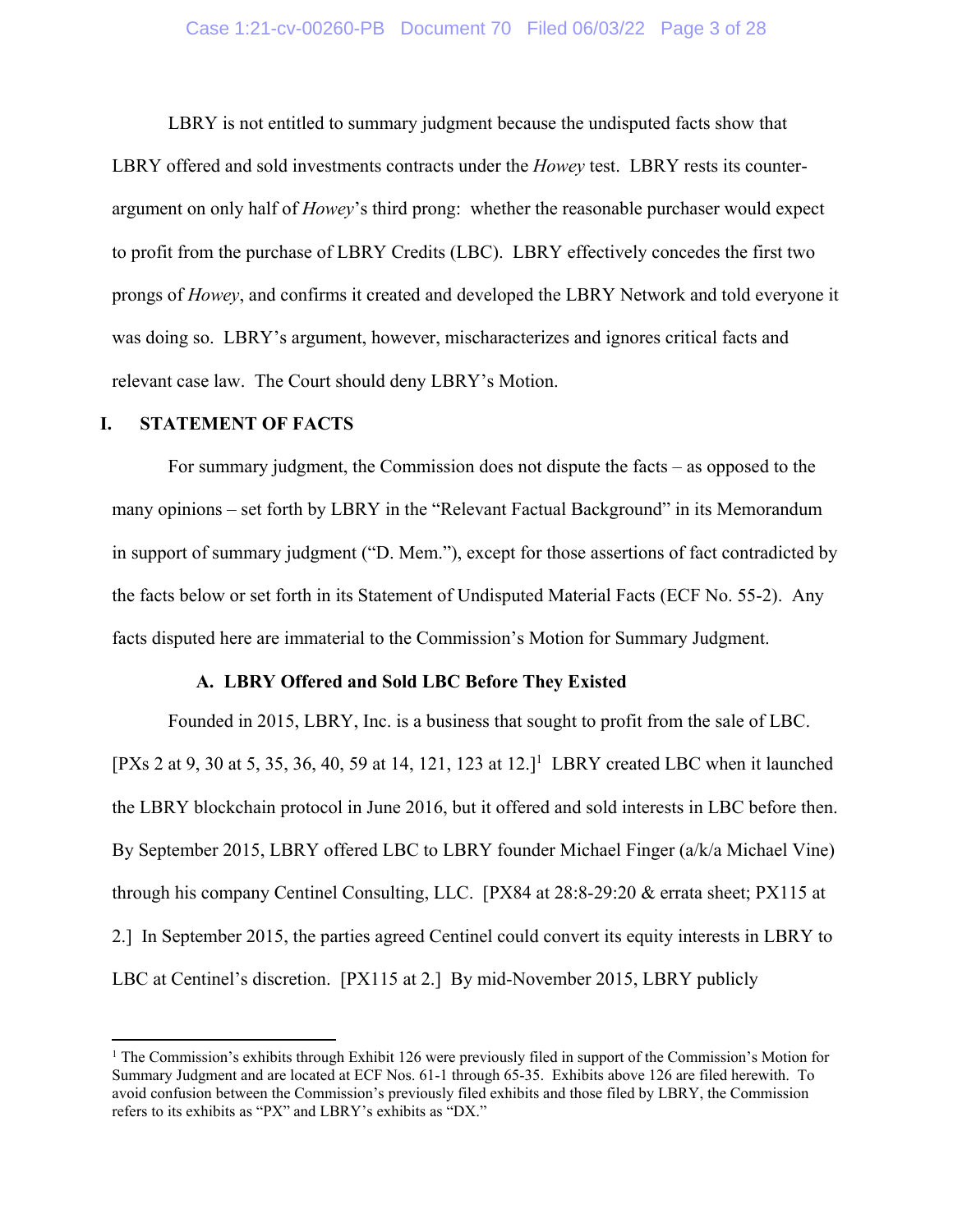# Case 1:21-cv-00260-PB Document 70 Filed 06/03/22 Page 4 of 28

announced its business model, which included retaining tens of millions of LBC (which did not yet exist) for itself and issuing 275 million LBC to "early adopters, content creators, Bitcoin holders, and causes." [PX127 at 7.] By mid-November 2015, LBRY publicly offered 1,000 LBC (again which did not yet exist) in exchange for testing LBRY's software code. [*Id.* at 9.] Through May 2016, LBRY continued publicly to offer and sell LBC in exchange for services before it launched the LBRY Network. [PX110 at 1.]

# **B. The Initial Status of the LBRY Network**

LBRY launched the LBRY Network in June 2016 when it launched the LBRY blockchain protocol. At the time, LBRY had not released its desktop application and the LBRY Network lacked any user application. [PX129, DX8.] On June 29, 2016, in its first blog post following its launch of the LBRY protocol and blockchain, LBRY publicly announced that it had kept 400 million LBC, including 100 million "for operational costs as well as profit." [PX129 at 2.] In its post, LBRY offered LBC in exchange for software testing and development. [*Id.* at 3.]

On July 4, 2016, LBRY announced the private release of its desktop application. [DX8.] LBRY's only user application was "invite-only" and not generally available to the public for download. [*Id.* at 2.] It did not provide tools for a user to publish to the LBRY Network and was not a stand-alone graphical application. [PX126 at 1-3, PX130 at 1-3.] LBRY's desktop user application did not become generally available for the public to download from LBRY's website until over a year later (after LBRY had already begun selling LBC on trading platforms). [PX7 at 153:16-154:1, PX8 at 176:8-23, PX147 at 184:25-195:21, PX126 at 2.]

In an interview published on July 5, 2016, LBRY's Mike Finger stated, "The value of LBRY credits will be tied to the success of our media marketplace." [PX41 at 3.] The next day in its own blog post LBRY announced that LBC had started trading on Bittrex and publicly touted that LBC's market cap was "roughly \$200 million," higher or on par with other well-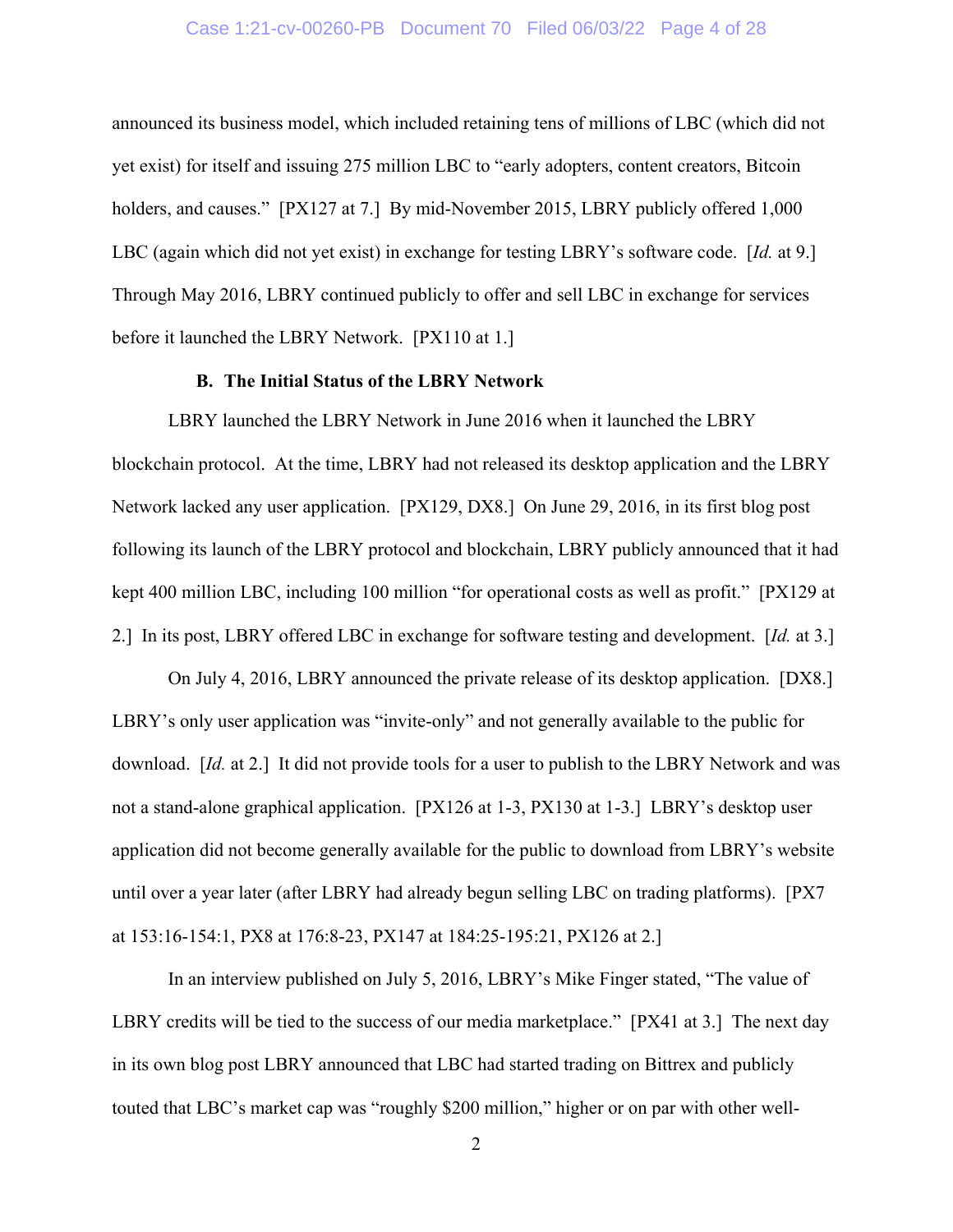#### Case 1:21-cv-00260-PB Document 70 Filed 06/03/22 Page 5 of 28

known crypto assets. [PX131 at 1.] In its post, LBRY stated that one-third of all outstanding LBC were traded on the first day LBC was listed on Bittrex. [*Id.*]

About a week later, in the web post entitled "\$1.2B Market Cap and We Don't Care," LBRY publicly acknowledged that people were buying LBC on trading platforms for investment purposes, "Sure, some people are just seeing a [LBC] price chart moving straight up and deciding to join the ride." [DX20 at 2.] LBRY stated that it did not know if then-current trading prices were justified, but that: the "long-term proposition of LBRY is tremendous;" the longterm value was dependent upon LBRY, Inc. building the LBRY Network; LBRY had reserved LBC for itself; and over the long-term, the interests of LBC holders and LBRY were aligned. [*Id.* at 2-3.] LBRY also wrote that "our *focus* now and henceforth will be on the long-term value of the LBRY protocol." [*Id.* at 3 (emphasis added).] So at inception (and before publishing tools were available through its invite-only non-graphical application), LBRY was touting LBC's market capitalization and the long-term appreciation of LBC.

# **C. LBRY Continued to Tell Buyers to Expect Long-Term Returns**

As the creators of the LBRY Network, LBRY built its business plan around its expectation that LBC would increase in value. LBRY's 2016 business plan stated:

Each percentage of [LBC] can be thought of as having a value proportional to the sum of all information transacted through the network. Given this situation, the most reasonable path to profit is to reserve a portion of the cryptocurrency. Early adopters of LBRY and LBRY itself deserve more compensation to compensate for their commensurate risk.

[PX2 at LBRY\_000062.] LBRY wrote that it could liquidate its LBC "at a return of 10-10,000x on any investment." [*Id.* at LBRY\_000063.] LBRY's CEO Jeremy Kauffman later testified that, "I believe that credits gain value as the use of the protocol grows." [PX7 at 186:18-19.] And, in general, LBRY believed the traders on the platforms were speculators and investors. [PX7 at 195:2-195:7; PX16 at 115:24-119:11, 163:17-164:3; PX52 at 7-18, PX102.]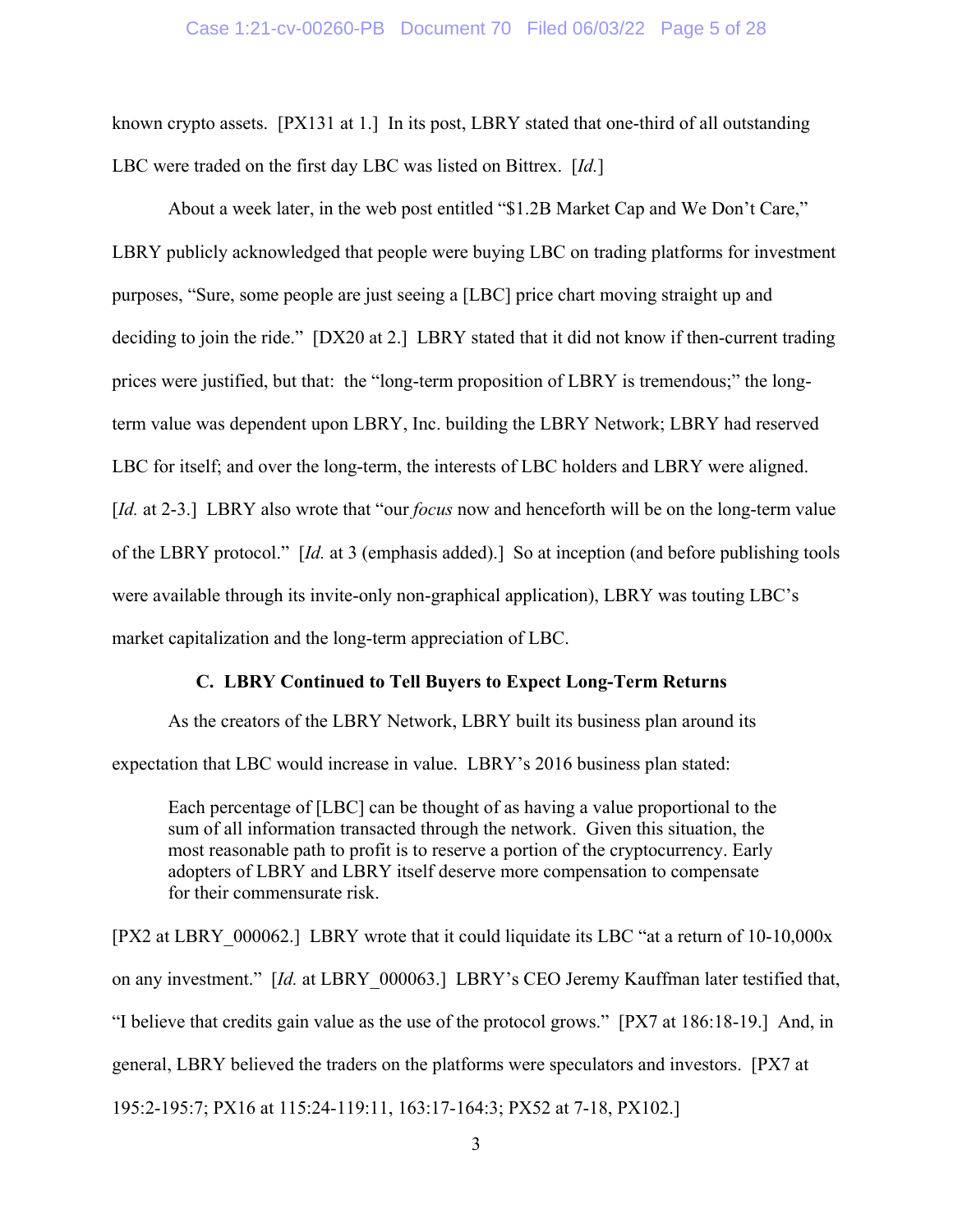LBRY's public statements to LBC investors echoed its own belief that the growth of the

LBRY Network would lead to LBC increasing in value. For instance:

• In September 2016 LBRY website post, LBRY addressed "How does the company

behind LBRY make money?":

"LBRY has reserved 10% of all LBRY credits to fund continued development and provide profit for the founders. Since Credits only gain value as the use of the protocol grows, the company has an incentive to continue to developing this open-source project … Our goal is to increase the long-term value of the protocol, which if adopted globally will make our reserve [of LBC] many times more valuable than any short-term bubble. We've already invested 10,000 working hours into this project, and it will take many more, but we're patient and focused on the future."

[PX30 at 5.] Most of this **t**his statement appeared on LBRY's Frequently Asked

Questions website, from 2016 through March 10, 2022. [PX35 at 1, PX36 at 3-4, PX106,

Resp. No. 28.]

From 2016 to March 2022, LBRY's Frequently Asked Questions website section stated:

LBRY Credits have already experienced a bubble…Our goal is to increase the long-term value of the protocol, which if adopted globally, will make our reserve many times more valuable than any short-term bubble. We're patient and focused on the future.

[PX20 at 170:10-172:17, PXs35-36, PX106, Response No. 28.]

• In a November 2016 LBRY website post [PX43 at 3], CEO Jeremy Kauffman stated:

LBC will go up when we've built a product that is compelling enough to change people's habits. A product that causes people to use it instead of YouTube, Gumroad, Amazon, or Streamable … We'll be focusing all of our efforts entirely on creating a product that people will love and getting that product in front of the people that will love it.

• In a December 2017 Reddit post, LBRY's community manager wrote, "LBRY is still in its infancy in terms of a platform and content – personally, I think there is lots of room for improvement and growth, which would lead to higher utilization of LBRY credits and hopefully a higher value due to the network effect." [PX44 at 2.]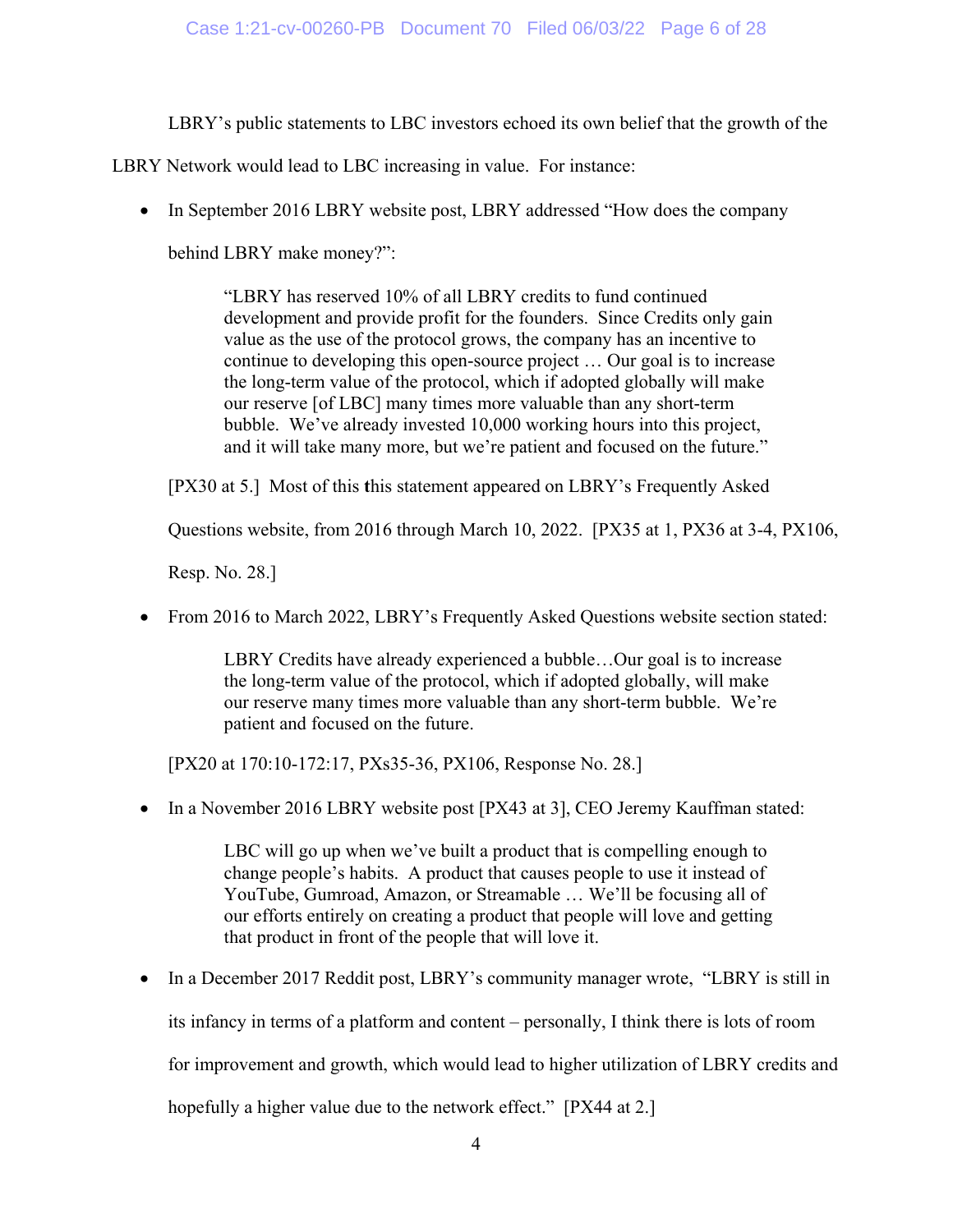• In a January 2018 LBRY website post [PX38 at 3], Kauffman stated that:

"[a] token has value in proportion to the usage and success of the network … This is a revolution in the incentives around protocol creation. It means that the people who discover and utilize a new protocol of network when it's just getting off the ground can reap substantial value by being there first…."

LBRY's social media spokesperson publicly identified himself as an "investor" in LBC

and expressed to LBC traders on a social media site, "I want the price [of LBC] to be

higher just as much as anyone else...." [PX119 at 4.]

• In an October 2020 website post titled "The LBRY Economy," LBRY stated:

But the economy has stagnated: Despite increased usage, the amount of LBRY Credits being used to support content has held flat. If the economy and token design are working, this number should be growing as fast or faster than usage … Tokens are highly liquid and there are some seductive, possibly too-good-to-be-true, alternatives out there. This can make it appealing to 'come back' to LBRY later. But while the LBRY economy is impacted by external factors and cycles, the ability to create a compelling token economy centered around digital content exchange is imminently achievable. The demand for user-owned and controlled alternative to YouTube and big tech could not be more clear. We just need to make some tweaks.

[PX46 at 2-3.] LBRY stated it would partner with and align long-term incentives

with blockchain promoters and influencers. [*Id.* at 6.]

# **D. LBRY Continued to Tell Buyers That the Company's Future Operation Depended on Selling LBC**

LBRY was the largest holder of LBC, and it planned to sell LBC on the "markets" to pay

operational expenses. [PX1, Answer ¶11, PX2 at LBRY\_000063.] LBRY publicly announced

its need to and efforts to sell LBC to sustain its operations and the growth of the LBRY Network:

• In March 2016, LBRY posted "Why Doesn't LBRY Just Use Bitcoin?" on its website

[PX39 at 2], stating:

In the early days of our protocol, LBRY Inc. will be making a concerted effort to deploy LBC in a non-neutral way. We will be incentivizing early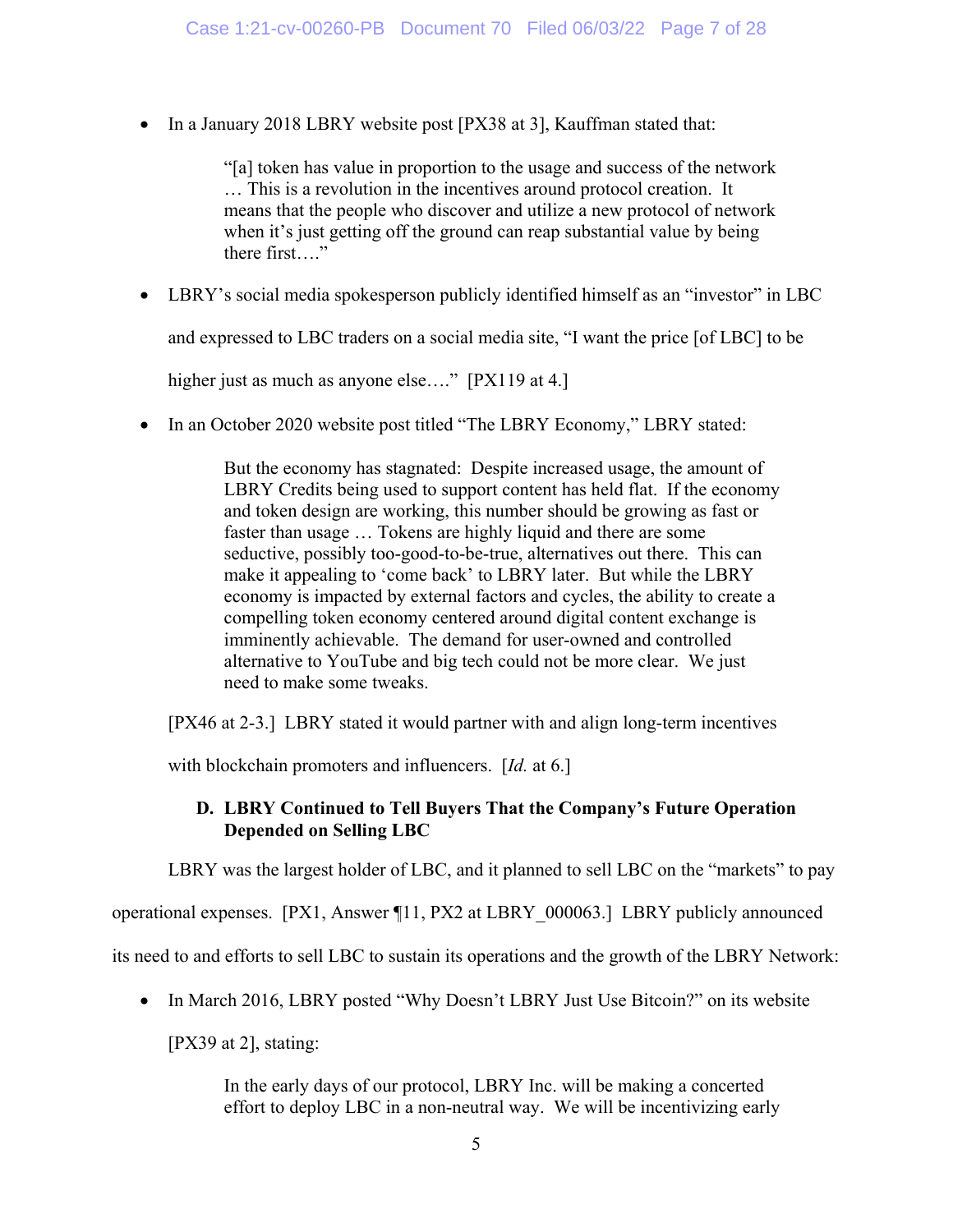adopters, amazing content publishers, and even nonprofits which share our vision of a free and open Internet. We will be retaining a portion to finance the continued development of the ecosystem. LBRY credits will work on behalf of the LBRY content distribution network, not the other way around.

• In a January 2018 blog post [PX38 at 3-4], LBRY stated:

[The token] provides a source of funding for the development of the protocol. The creators can use the token to pay for the salaries and equipment required to get it started … For the first time ever, it's economically feasible for companies to compete to create the best technology instead of capture and then abuse their users. That's why we're building LBRY, and it's why we're open source.

- In a LBRY blog post titled "What is LBRY doing with non-mined Credits?" LBRY explained that it had divided the pre-mine into three funds. The "Operational Fund" held 100 million LBC, and LBRY publicly represented that it was to "allow LBRY, Inc. to function and profit...." LBRY also stated, "no one believes in the LBRY protocol more or has more incentive for its success, than LBRY, Inc. We believe LBRY can be a world-altering technology and as such, our intentions are to minimize the expenditure of these credits [from the Operational Fund] until we've achieved that goal." [PX40 at 1-2.]
- LBRY publicly posted quarterly reports stating it was selling LBC in the market to improve financial positioning and capitalization. [PXs132 at 2, 133 at 2, 134 at 1, 4.]
- In its 2017 fourth-quarter report, LBRY explained to the public that it sold more LBC than it had planned because it "was deemed a strong time to improve the capitalization of the company." [PX134 at 1.] The price of LBC tripled that quarter. [PX60 at 19-22.]
- In contrast, LBRY reported that it did not anticipate selling LBC on trading platforms during the second quarter of 2018 "due to both market conditions and our favorable cash position. However, should market conditions or our needs change, we reserve the right to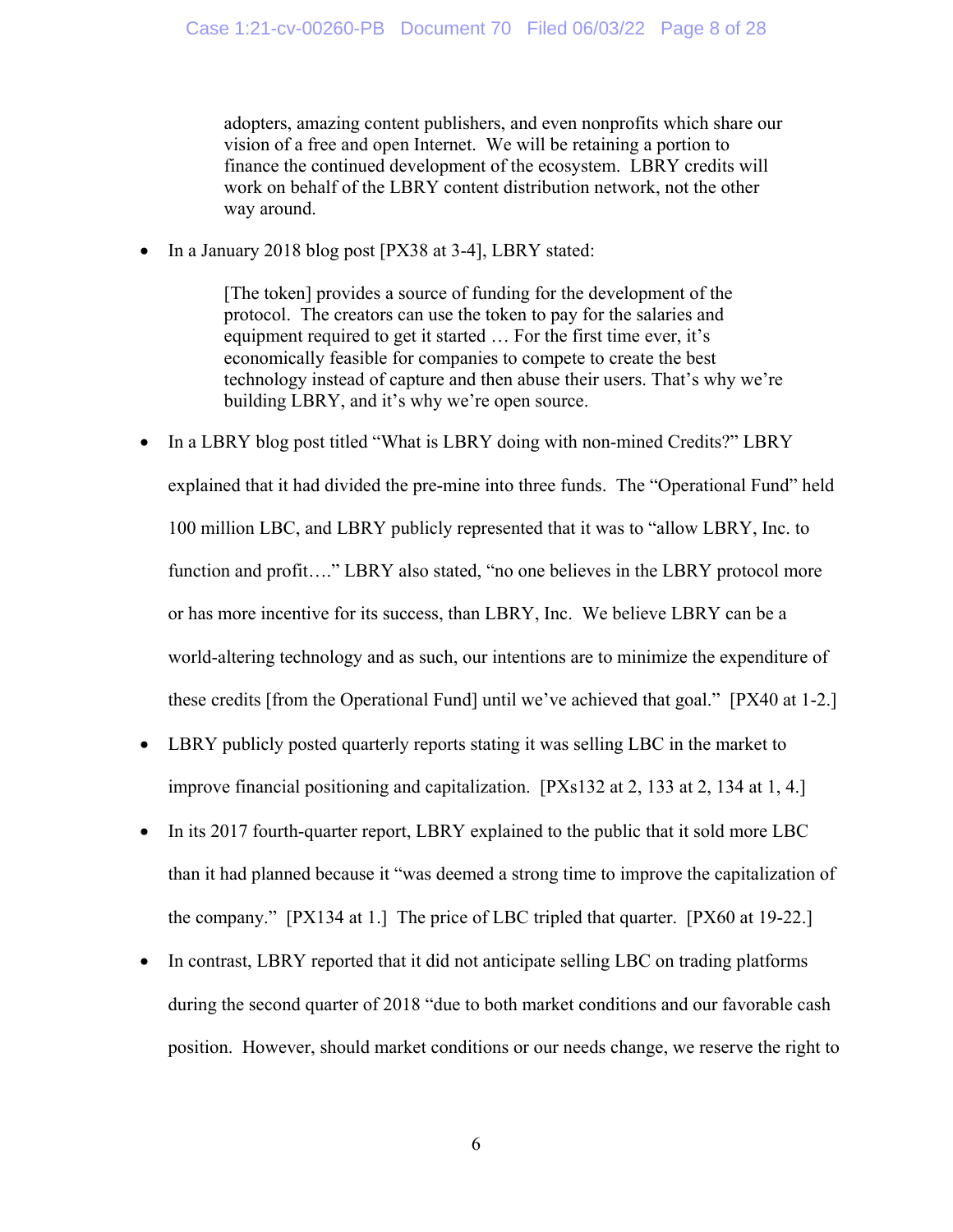move Credits to market as needed." [PX135 at 2.] The price of LBC had declined by about 75% by the end of the first quarter of 2018. [PX60 at 16-19.]

• In general, LBRY stated publicly that it would only sell LBC on trading platforms if market conditions were favorable. [PXs 136 at 3, 137 at 3, 138 at 3.]

## **E. Purchasers of LBC Bought For Investment Purposes**

Reflecting LBRY's public statements, LBC buyers publicly discussed on messaging boards and social media their expectation that the price of LBC would appreciate and they would profit from their investments. [PX52 at 7, PX16 at 197:7-198:17, PX44, PX101, PX105.]

During June 2017, the price of LBC more than tripled. [PX60 at 25-26.] LBRY noticed and began selling LBC on trading platforms in July 2017. [PX8 at 194:25-195:21, PX57.] LBC buyers also noticed the rise in the price of LBC. A buyer tweeted, "Oh look! Seems like \$LBC is back and doing interesting moves. One of the few projects with 100% scalability for real world." [PX139.] The buyer explained that she was "long in \$LBC," \$LBC was one of her "biggest bags across all the exchanges," and there were "[r]easons enough to trust in a [sic] easy 5x from here without day trading headaches." [*Id.*] People responded to the tweets and agreed in the long-term outlook for LBC, including one user who responded: "I really have no good guess on where it could price top out at because it is such an obvious good use case and client. \$LBC." [*Id*.] Others tweeted that they saw profits in short-term trading: "it looks like this coin is better to trade with not just hodl…" [*Id*.; *see also* PX160 (buyers discussing investing in LBC because of LBRY Network's potential growth).]<sup>2</sup>

<u>.</u>

<sup>&</sup>lt;sup>2</sup> In the cryptocurrency market, the acronym "HODL" (literally "hold on for dear life") means to hold a digital asset for long-term gains. *Zakinov v. Ripple Labs, Inc*., 2020 WL 5877864, at \*11 (N.D. Cal. Oct. 2, 2020) (reporting uncontested assertion of meaning of term); www.investopedia.com/terms/hodl.asp (last visited Jun. 3, 2021).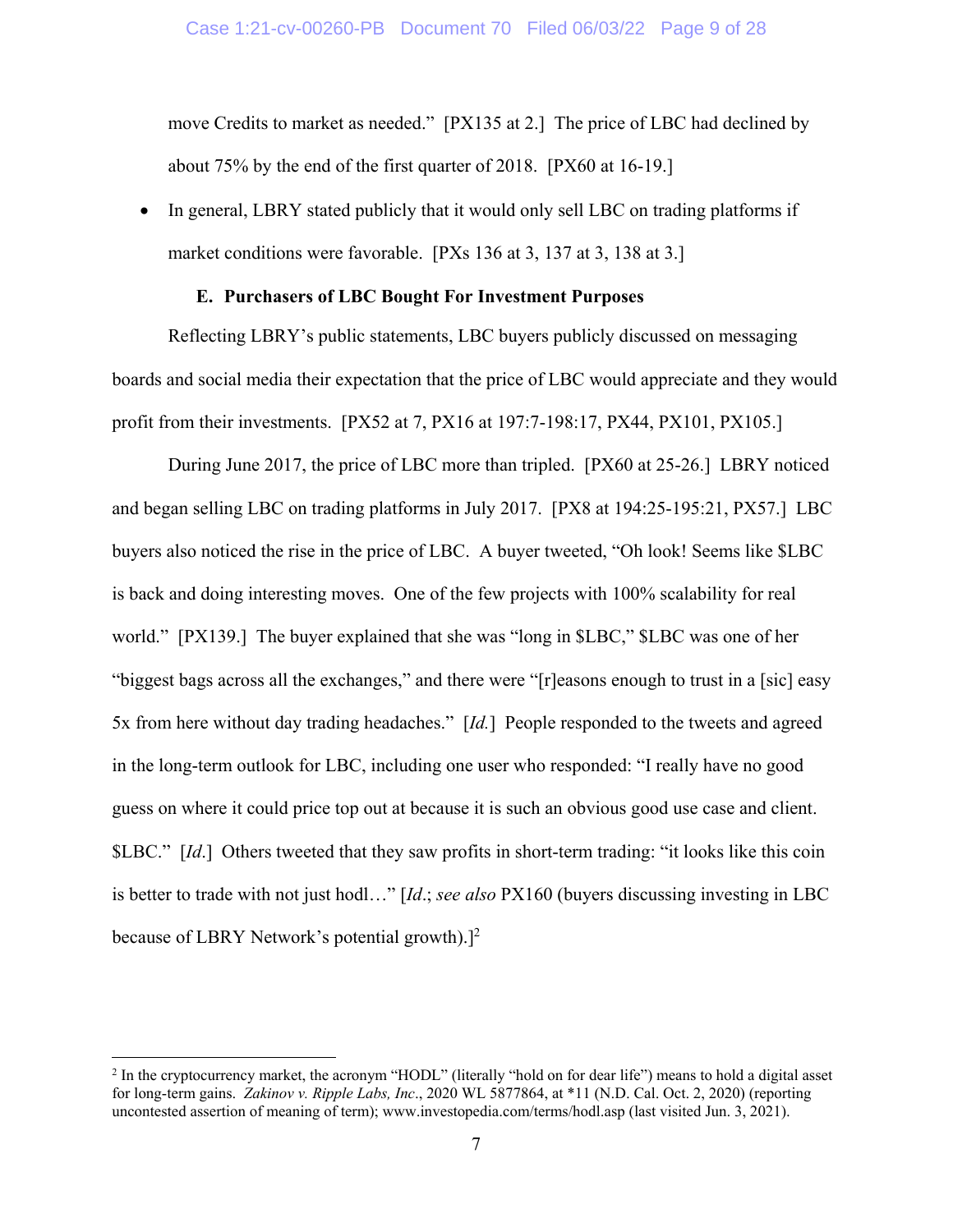Those who acquired LBC from LBRY through its rewards programs also publicly shared that they thought of their LBC as an investment. For example, in 2020, two participants of LBRY's YouTube sync program posted on Reddit their expectations and hopes that their "investment" in LBC would become profitable. [PX140.] One explained that the LBC he received from LBRY was essentially a "portfolio of this digital currency. So, my Lbry account can be thought of as an investment account…" [*Id.* at 1-2.] He wrote that he realized that:

 these are early days and user base is increasing by a lot…I'm leaving my Lbry coins where they are and treating them like an investment. I don't know what they'll be worth in the future but I'm ok to take the risk and see where this goes. If the growth of the platform and the currency are correlated, then we'll know pretty soon…So, I'm gonna hold. Treat it like an investment account.

[*Id.* at 2.]

Similarly, in 2021, a "user" of the LBRY Network responded to a post on Reddit titled, "Well this is a very good start for the new year for LBRY – Someone out there knows LBC potential – this is going to get HUGE as we gain higher grounds with BTC ratio." [PX141 at 1.] The post depicted a price chart for LBC showing a rapid increase. [*Id*.] The LBC holder wrote that they really regretted "not buying some LBC while they were just 1-2 pennys. Have made 1200+ LBC just using the platform for a few months at least. Maybe [LBC] will hit a dollar or more again eventually." The original poster responded, including with "ENJOY THE UPCOMING PROFITING! A pattern is forming in LBC – THIS YEAR WILL BE BIG pricewise." [*Id*.] Another person posted that he acquired 750 LBC from LBRY through LBRY's rewards programs when he logged in to watch videos. [*Id.* at 1-2.] He wrote that there was not "much need for me to use the platform," but that he liked the LBC, wanted to receive more LBC from LBRY, and was "pretty happy with this Lbc spike." [*Id.* at 2.]

The media and analysts also portrayed LBC as an investment similar to other crypto assets. *See, e.g.*, PX116. A July 2016 article noted: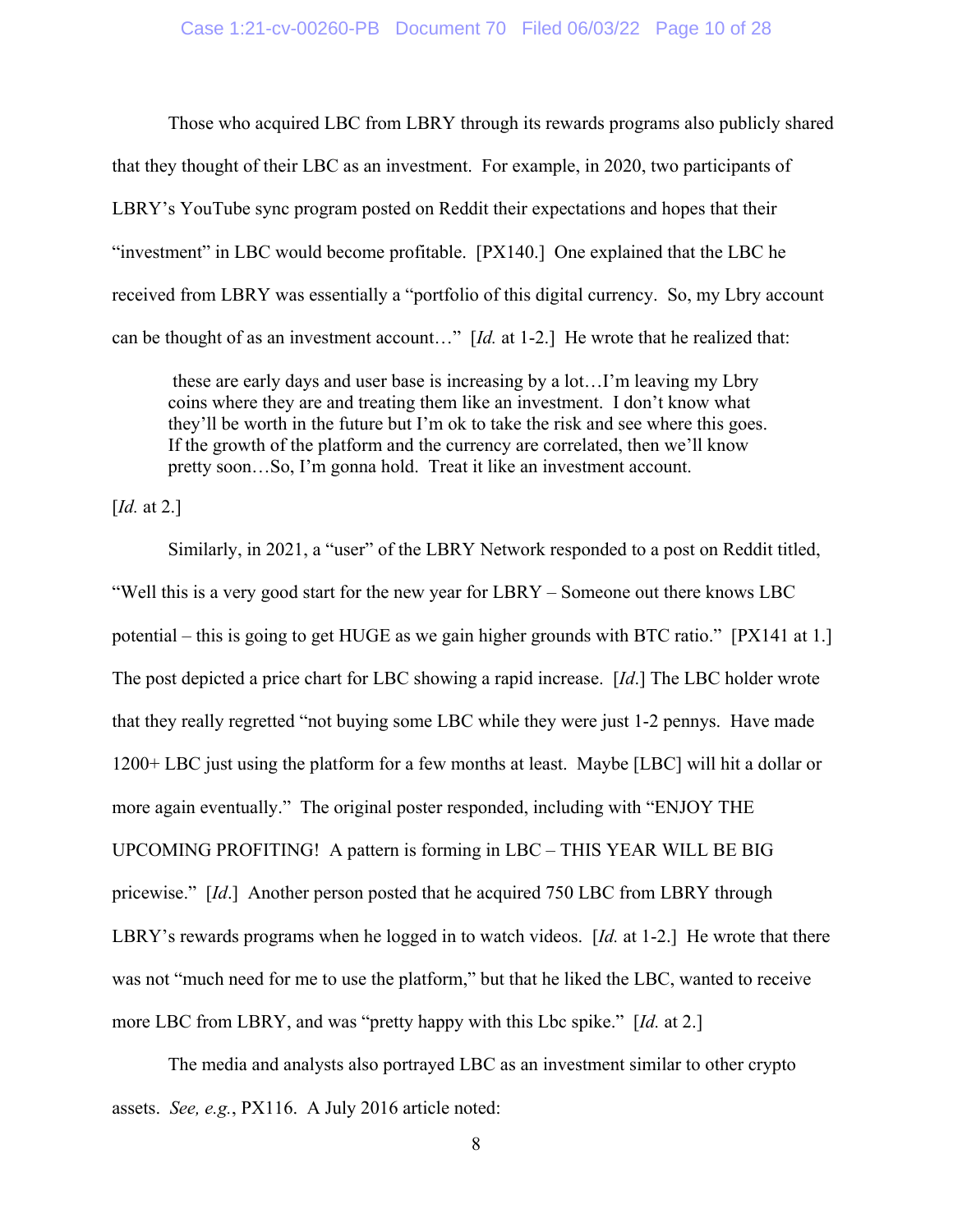As [LBRY's] Vine points out, companies that might not charge for subscriptions, like Youtube, still make consumers pay with their time by making them watch ads. LBRY has taken a different approach to making money: It holds 10 percent of the credits to cover operational expenses and profits, essentially meaning it holds an equity stake in the protocol and only incentivizing the LBRY [sic] to increase the network's value for consumers.

[PX121 at 1.]

# **F. Actual Usage of LBC on the LBRY Network Did Not Drive LBC Purchases**

The only time a user *must* use LBC is to reserve a name to publish content. [PX142 at 3.] According to LBRY CEO Kauffman, in 2019, the average cost to publish content to the LBRY Network was around 1/100 of an LBC. [PX153 at 107:9-109:3.] Until 2019, the cost to publish was stable, meaning from 2016 through 2019 a content creator could publish 100 videos to the LBRY Network for 1 LBC. [*Id.*] As of December 31, 2017, only about 150,000 pieces of content were available on the LBRY Network (at least tens of thousands of which were published by LBRY). [PX126 at 3.] Publishing that content would have required around 1,500 LBC. In comparison, on December 31, 2017, traders bought and sold more than 5 million LBC on trading platforms. [PX60 at 19.] In December 2017, LBRY itself sold more than 4 million LBC on trading platforms. [PX71.]

Assuming the cost to publish has remained steady since 2019, the total cost of publishing every piece of content currently on the LBRY Network (~18,970,000 publishes) has been less than 200,000 LBC. [PX152.] By comparison, LBRY sold more than 9.8 million LBC with MoonPay's assistance from May 2020 through November 2021. [PX104 at 1.] Using just a small amount of money, a purchaser could purchase enough LBC to publish tens of thousands of videos. For example, on June 4, 2020, a buyer spent \$50 to purchase about 1,415 LBC using the LBRY-MoonPay integrated application on the LBRY Network. [DX29 at 1.] Using 0.01 LBC as the cost to publish, the 1,415 LBC would be enough to publish about 141,500 videos. [PX153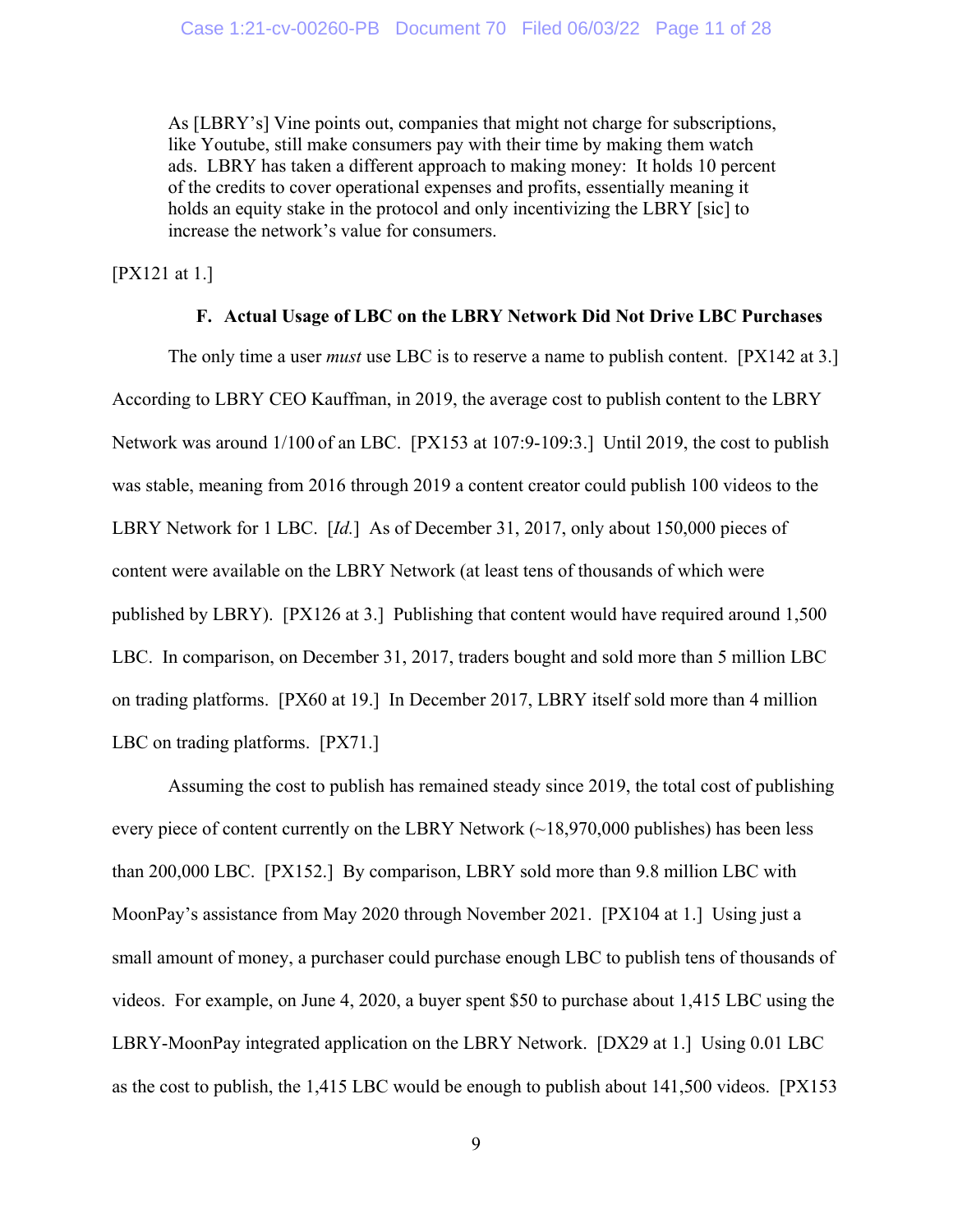#### Case 1:21-cv-00260-PB Document 70 Filed 06/03/22 Page 12 of 28

at 107:9-109:3.] According to his affidavit submitted in support of LBRY's summary judgment motion, David Jones is the 13th largest individual creator on the LBRY Network with about 1,400 videos. [DX34 ¶5.] If an LBC purchaser wanted to publish 1,400 videos on the LBRY Network on June 4, 2020, they would have spent ~\$0.50 to buy about 14 LBC. At current prices, the total cost to re-publish everything now on the LBRY Network would be less than \$3,000. [PX146, PX152.] David Jones and the thousands of other content creators that authorized LBRY to copy their YouTube videos to the LBRY Network, however, did not need to purchase LBC to publish. LBRY pays the publishing costs for the copious content copied to the LBRY Network by its YouTube sync program. [PX6 at 185:4-20.]

LBRY also made all videos it published through its YouTube sync program free for users to watch. [PX6 at 218:14-17.] In fact, LBRY users generally need not purchase LBC to watch videos, because most of the LBRY Network content is free to watch. [PX147 at 225:20-24.] When LBRY introduced paid content to its web-based application LBRY.tv in May 2020, LBRY did not intend paid content to replace or supplant free content. [PX143 at 6.] In fact, LBRY expected and *recommended* to content creators that they keep publishing content free to users, in part because of how many LBC LBRY was offering to content creators in exchange for publishing videos. [*Id.*, PX95 at 1-2.]

While it was technically possible for content creators using LBRY's applications to require a user to pay LBC for watching content, from inception through the date the Commission filed its complaint, users purchased content fewer than 5,350 times, or fewer than four transactions per day on average. [PX148 at 218:8-220:3, PX154] The few transactions for paid content did not cause the reasonable purchaser to buy LBC from LBRY on trading platforms or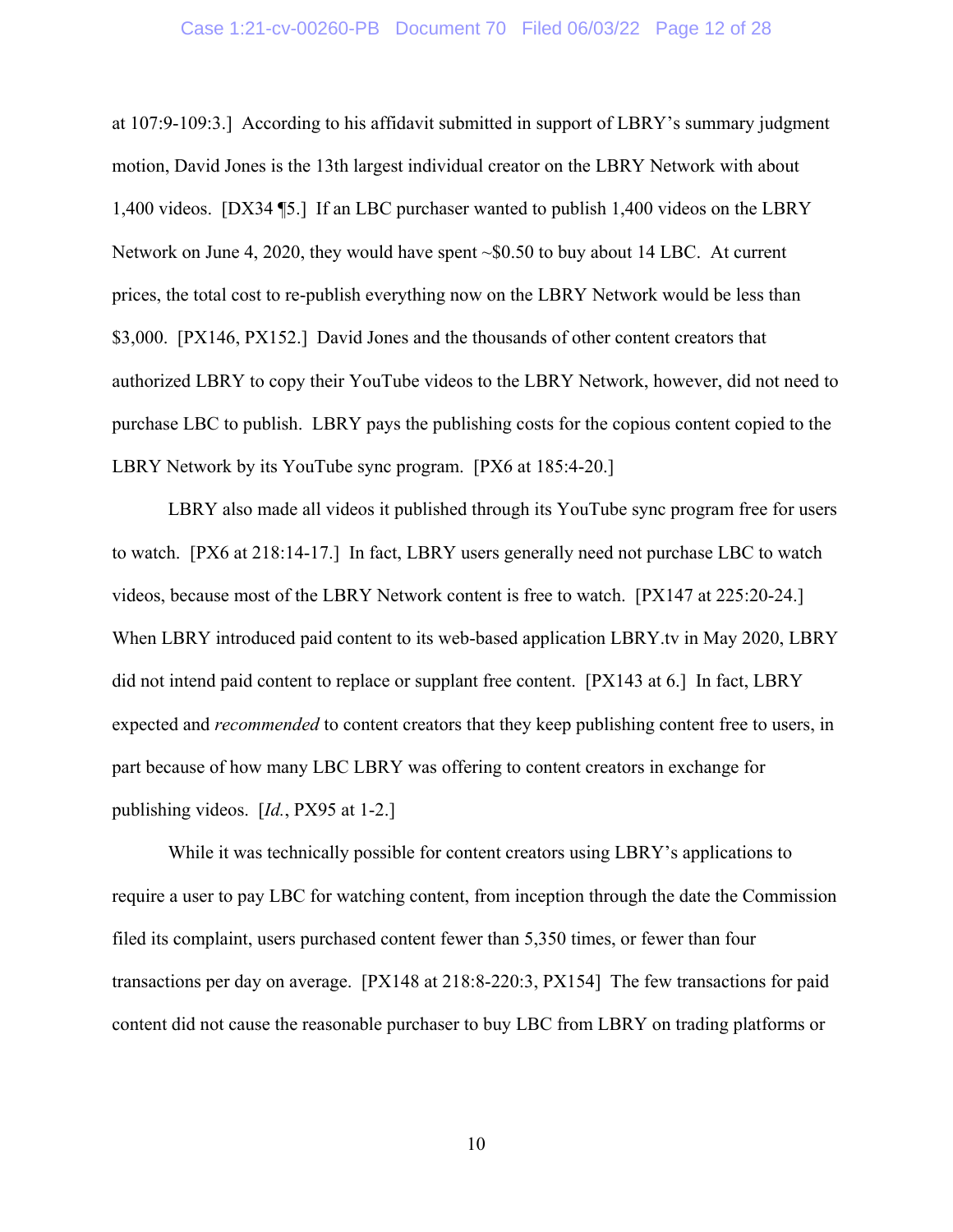#### Case 1:21-cv-00260-PB Document 70 Filed 06/03/22 Page 13 of 28

elsewhere, especially when LBRY provided millions of LBC to "users" in exchange for watching free videos as part of their rewards programs. [PX20 at 105:3-11, PXs 136-138.]

 Tipping, the voluntary transfer of LBC from consumers to content creators, also did not drive LBC purchases because it was not always available or exclusively LBC-based on user applications. For example, tipping only became available on LBRY's desktop application in September 2017. [PX144 at 2.] In 2021, users of LBRY's Odysee platform did not need LBC to tip, because LBRY added the capacity to tip a content creator with a credit card. [PX157.] Lastly, any reported volume of tipping on the LBRY Network is inflated by LBRY's own sales to content creators through its rewards programs, as LBRY used the tipping function to transfer millions of LBC to content creators in exchange for publishing to the LBRY Network and other services. [PX95, PX96, PX159.]

 LBRY incorrectly states that it is undisputed, based on the opinion of its expert Dr. Richard, that the volume of "consumptive LBC transactions on the LBRY Network" ("onchain") has surpassed transactions on digital exchanges ("off-chain"). To the contrary, Richard's calculations of "on-chain" transactions are flawed and unreliable, as he admits in his Amended Report.3 [*E.g.*, DX3 ¶20 (admitting his method counts the entire amount of LBC contained in a digital wallet address, instead of the actual amount of the transaction), ¶¶24-26 (introducing new methodology to "mitigate"—but not fix—the impact of the error); PX150 at 244:16-246:25.] Nor is there support for his contention that "on-chain" volume accurately measures users using LBC for tips, supports, and publishing content. Richard's method counts as "on-chain" volume any time LBC moves from one wallet address to another, not just when it is "spent" on the

<sup>&</sup>lt;sup>3</sup> The Commission will, in the next few days, move to strike Dr. Richard's Amended Report as untimely and not a supplement under Rule 26, and to preclude the use of Dr. Richard's opinions and original and amended reports as unreliable and not relevant under Fed. R. Evid. 702 and *Daubert v. Merrell Dow Pharmaceuticals, Inc.*, 509 U.S. 579 (1993). Richard's findings and opinions are not undisputed.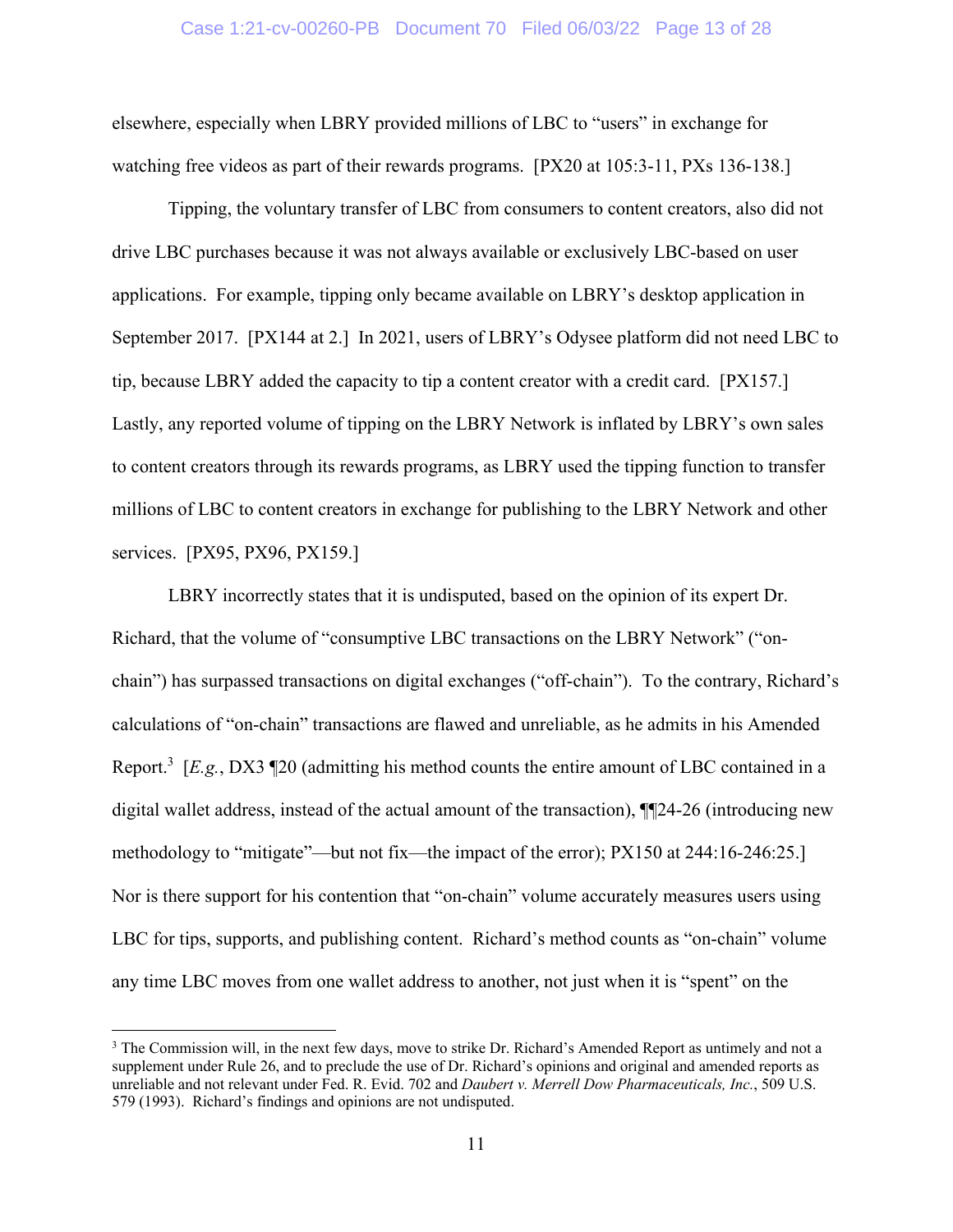LBRY network. [PX150 at 193:15-197:13.] LBRY purports to have records of LBC spending, but instead relies on Richard's unreliable proxy. [PX6 at 220:24-224:5, PX20 at 147:25-148:3, PX148 at 220:24-222:5.] LBRY cannot rely on this flawed analysis to support its motion.<sup>4</sup>

In sum, the undisputed facts show that LBRY offered and sold investments contracts under the *Howey* test, and particularly that the reasonable purchaser bought LBC with the expectation of profits from LBRY's efforts. LBRY has failed to address or acknowledge the key facts above, and thus has not carried its summary judgment burden.

#### **II. LEGAL ARGUMENT**

1

LBRY's offering meets the third prong of the *Howey* test, that the investment come with a "reasonable expectation of profits to be derived from the entrepreneurial or managerial efforts of others." *United Hous. Found. v. Forman*, 421 U.S. 837, 852 (1975). "Under *Howey*, courts conduct an objective inquiry into the character of the instrument or transaction offered based on what the purchasers were 'led to expect.'" *Warfield v. Alaniz*, 569 F.3d 1015, 1021 (9th Cir. 2009)(quoting *SEC v. W. J. Howey Co*., 328 U.S. 293, 298-99 (1946)). A purchaser may expect profits from "capital appreciation from the original investment"; here the increase in the value of LBC. *SEC v. SG Ltd.*, 265 F.3d 42, 53 (1st Cir. 2001); *SEC v. Edwards*, 540 U.S. 389, 394 (2004)(profits include "the increased value of the investment"). The record is filled with LBRY's statements leading purchasers to believe LBC would appreciate over the long term.

Yet LBRY argues that purchasers bought LBC only to use it on the LBRY Network and not because they expected to profit from its rise in value. To advance its erroneous argument,

<sup>&</sup>lt;sup>4</sup> LBRY's brief also misrepresents the results of Richard's work. LBRY states "a comparison of the on-network transaction volume versus the off-chain market trading volume for the period 2016 through 2021 shows that more people were using LBC on the LBRY Network than trading it on the off-chain secondary market." [D. Mem. at 23.] Richard's unreliable and revised flawed analysis only shows the on-chain volume exceeding off-chain volume in 2016 (before tokens became widely available on exchanges) and 2020. In every other year, off-chain significantly exceeds on-chain volume. In addition, Richard says nothing about the number of people using one over the other; and is analyzing only LBC volume, contrary to LBRY's erroneous representation.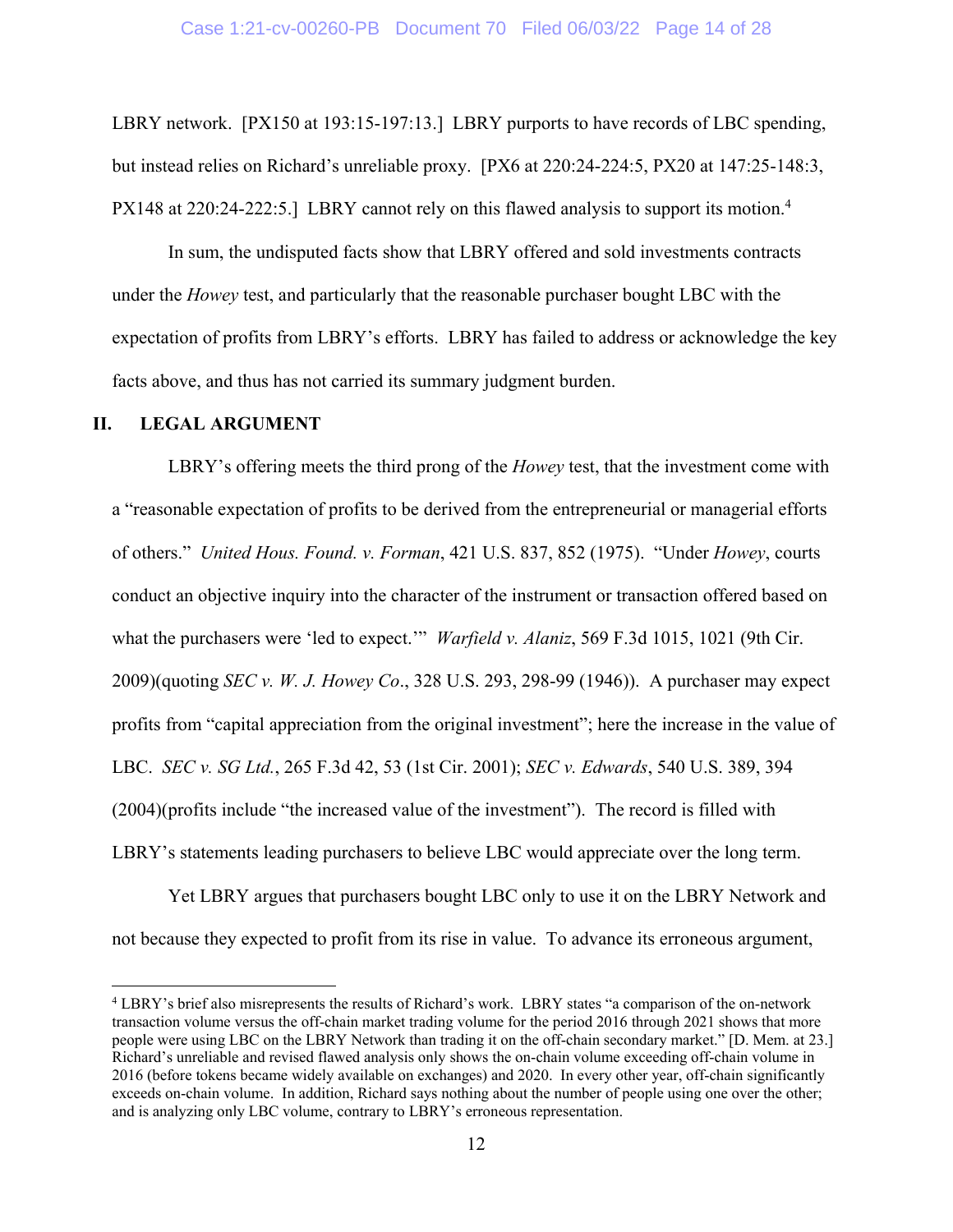LBRY (a) takes a formalistic position that does not look to the economic realities of its offering; (b) ignores its own statements to investors promising the rise of LBC prices; (c) relies on dissimilar case law and immaterial declarations; and (d) misconstrues a weak correlation between the price of LBC and the price of Bitcoin.

# **A. Neither an Offering's Label nor an Asset's Utility Determine Whether It Was Offered and Sold as an Investment Contract**

LBRY's main argument is that it could not have offered an investment contract because it did not issue a "whitepaper" and conduct an "ICO" or initial coin offering. *See* D. Mem. at 16- 22. In support of its argument, LBRY cites several successful litigations against issuers of crypto assets and argues they all involved an ICO. *Id.* LBRY's argument is incorrectly premised on the notion that, once a blockchain has been launched and a crypto asset has minimal utility, buyers can no longer expect to earn profits from the seller's efforts.

LBRY also advocates for a formalistic approach to the definition of "security" that the Supreme Court has directed courts to reject. *Howey*, 328 U.S. at 299 (test "embodies a flexible rather than a static principle, one that is capable of adaption to meet the countless and variable schemes devised by those who seek the use of the money of others on the promise of profits."). Under the Securities Act, substance and not form governs, and the Court should eschew labels, like "ICO," and look to the economic realities of LBRY's offering. *Tcherepnin v. Knight,* 389 U.S. 332, 336 (1967); *Forman*, 415 U.S. at 848-49.

LBRY claims that because certain Section 5 cases against crypto asset companies use facts about an ICO or whitepaper to establish the third *Howey* prong, the *Howey* test can only be satisfied if the defendant conducted an ICO and issued a white paper. This flawed argument reduces to: *A* can be used to prove *B*, so without *A*, one can't prove *B*—a logical fallacy. Not surprisingly, in LBRY's cited cases, the courts did not find the existence of an ICO or the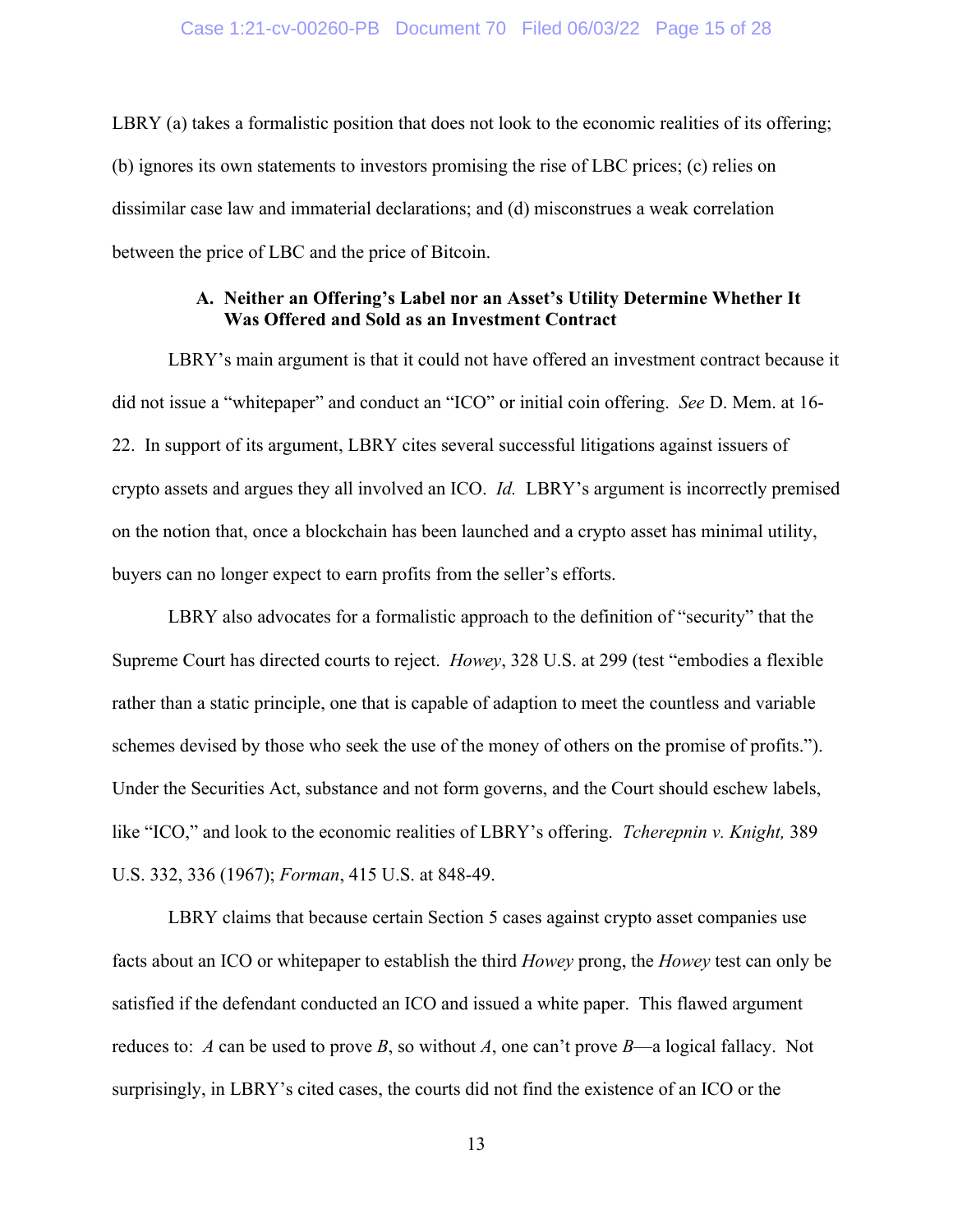# Case 1:21-cv-00260-PB Document 70 Filed 06/03/22 Page 16 of 28

issuance of whitepaper to be essential to a violation. Instead, those courts focused on the representations made by each defendant during its unregistered offerings to determine whether those representations created the expectation of profits from the management efforts of others, not on whether they appeared in a "whitepaper" or formal offering document. In *Telegram*, the court did not (as LBRY suggests) focus on the use of an ICO to issue the crypto asset. *SEC v. Telegram*, 448 F. Supp. 3d 352 (S.D.N.Y. 2020). Rather, the *Telegram* court analyzed the economic terms of the offer of the crypto asset including the size, concentration, and lockup periods of the purchases—as the Commission has argued here in its Motion for Summary Judgment (P. Mem. (ECF No. 55-1), at 18.) The court stressed that it was analyzing the "economic reality of Telegram's course of conduct" not ticking off a checklist of formal offering structures or required marketing materials. 448 F. Supp. 3d at 367 (court emphasizing that it was analyzing "the series of understandings, transactions, and undertakings").

In *SEC v. Kik Interactive, Inc.*, the court again focused on the representations made by management about the future profitability of the crypto asset, and rejected Kik's argument that, because it had "characterized Kin as a medium for consumptive use," there was no investment contract. 492 F. Supp. 3d 169, 179-80 (S.D.N.Y. 2020) (analyzing Kik's "public statements" and "public events" to determine whether an expectation of profits was created).

While LBRY may characterize the cited cases as "in the ICO context" (D. Mem. at 18), the courts did not find that either an ICO or a whitepaper was required for a Section 5 violation. *See SEC v. NAC Found., LLC*, 512 F. Supp. 3d 988, 997-98 (N.D. Cal. 2021) ("courts have frequently examined promotional materials associated with an instrument or transaction in determining whether an investment contract is present"); *Solis v. Latium Network*, 18-cv-10255, 2018 WL 6445543, at \* 3 (D.N.J. Dec. 10, 2018) (evaluating "Defendants' promotional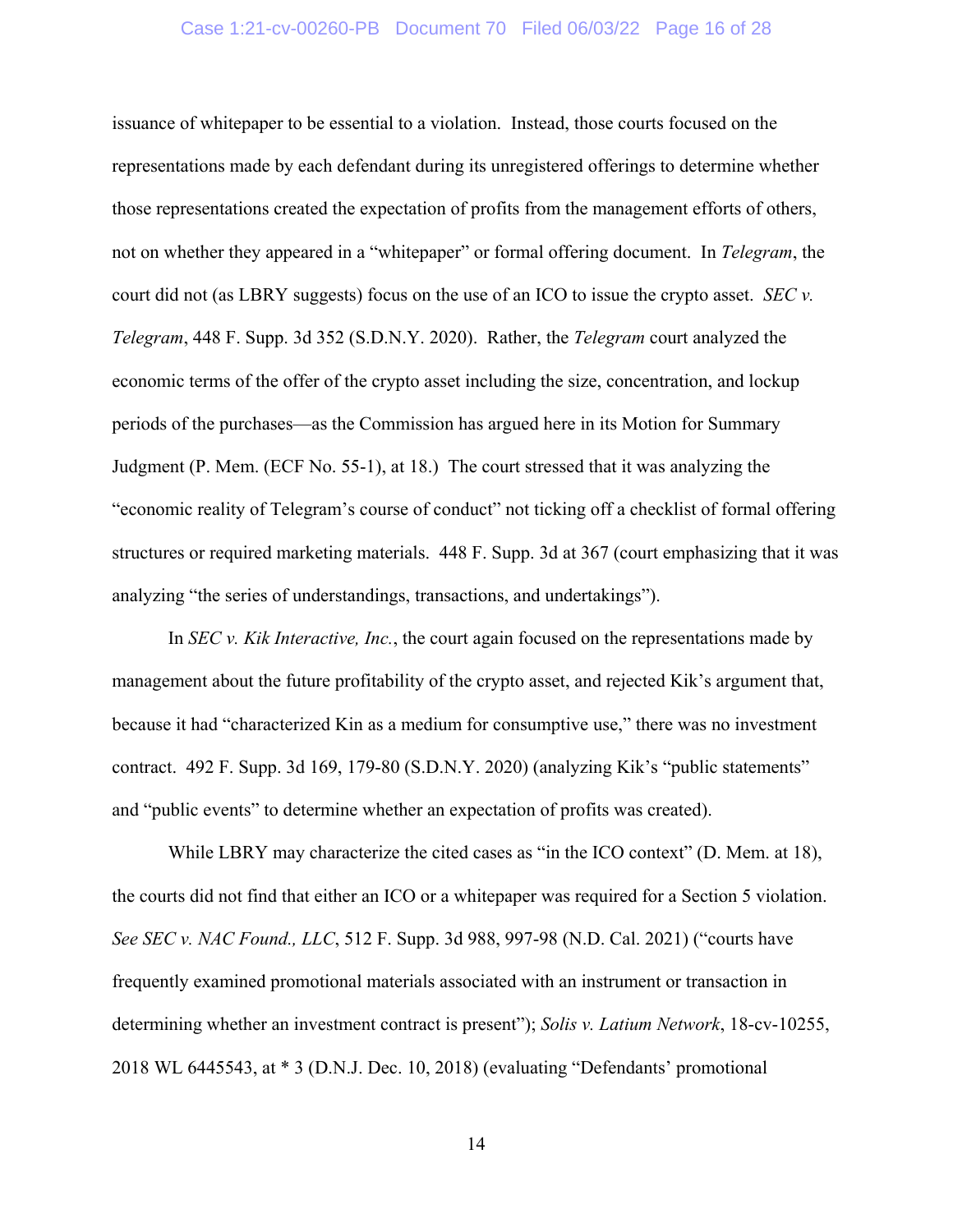# Case 1:21-cv-00260-PB Document 70 Filed 06/03/22 Page 17 of 28

materials, advertising methods, and public statements" and not just ICO materials or the whitepaper); *Diamond Fortress Tech., Inc. v. EverID, Inc.*, 2022 WL 1114528 (Del. Super. Ct. Apr. 14, 2022) (considering "the economic reality of the parties' entire transaction").<sup>5</sup> What mattered in these cases was the economic reality of the transaction. And here LBRY told purchasers that even though LBRY did not conduct an ICO, they could still profit from the future rise in the price of LBC, "LBRY did not run an ICO, but instead allocated credits for various purposes. The only way those credits are worth something in the future is if LBRY delivers on their promises to create a revolutionary way to share and monetize content." [PX42 at 2.]

Nor did the decisions hinge on whether the crypto asset had utility. Under *Howey*, it is "immaterial" whether there is a sale of property with or without intrinsic value or whether the issuer depicts its enterprise as a serious commercial venture. *SG Ltd.*, 265 F.3d at 48 (citing *Howey*, 328 U.S. at 301 ("If that test be satisfied, it is immaterial whether the enterprise is speculative or non-speculative…."). Indeed, *Howey* involved orange groves with obvious underlying utility. Likewise, video games have entertainment utility. *SG Ltd.*, 265 F.3d at 53 (rejecting argument buyers paid money to acquire an entertainment commodity and not an investment contract). Casks of whiskey have utility. *Glen-Arden Commodities, Inc. v. Costantino*, 493 F.2d 1027 (2d Cir. 1974) (rejecting argument whiskey was a commodity and not an investment contract). South American rodents have utility. *Miller v. Cent. Chinchilla Grp.,* 

 $\overline{a}$ 

<sup>&</sup>lt;sup>5</sup> LBRY cites *Fedance v. Harris*, 1 F.4th 1278 (11th Cir. 2021), a decision on whether equitable tolling applied to a private unregistered securities claim. While the 11th Circuit discusses the expectation of profits prong of the *Howey* test, it does so to see *when* the facts for this prong were available to the plaintiff, not to require ICOs or whitepapers in Section 5 cases involving crypto assets. *Id.* at 1288-89.

LBRY also cites *Barron v. Helbiz, Inc.*, 20-cv-4703 (LLS), 2021 WL 229609 (S.D.N.Y. Jan. 22, 2021), which was vacated and remanded by the 2d Circuit in October 2021. As much as the vacated decision cited has any persuasive authority, the court there looked at representations in the ICO whitepaper, but also at the defendant's efforts to get the token listed on cryptocurrency exchanges and its representations and actions after the ICO. *Id.* at \*2-4.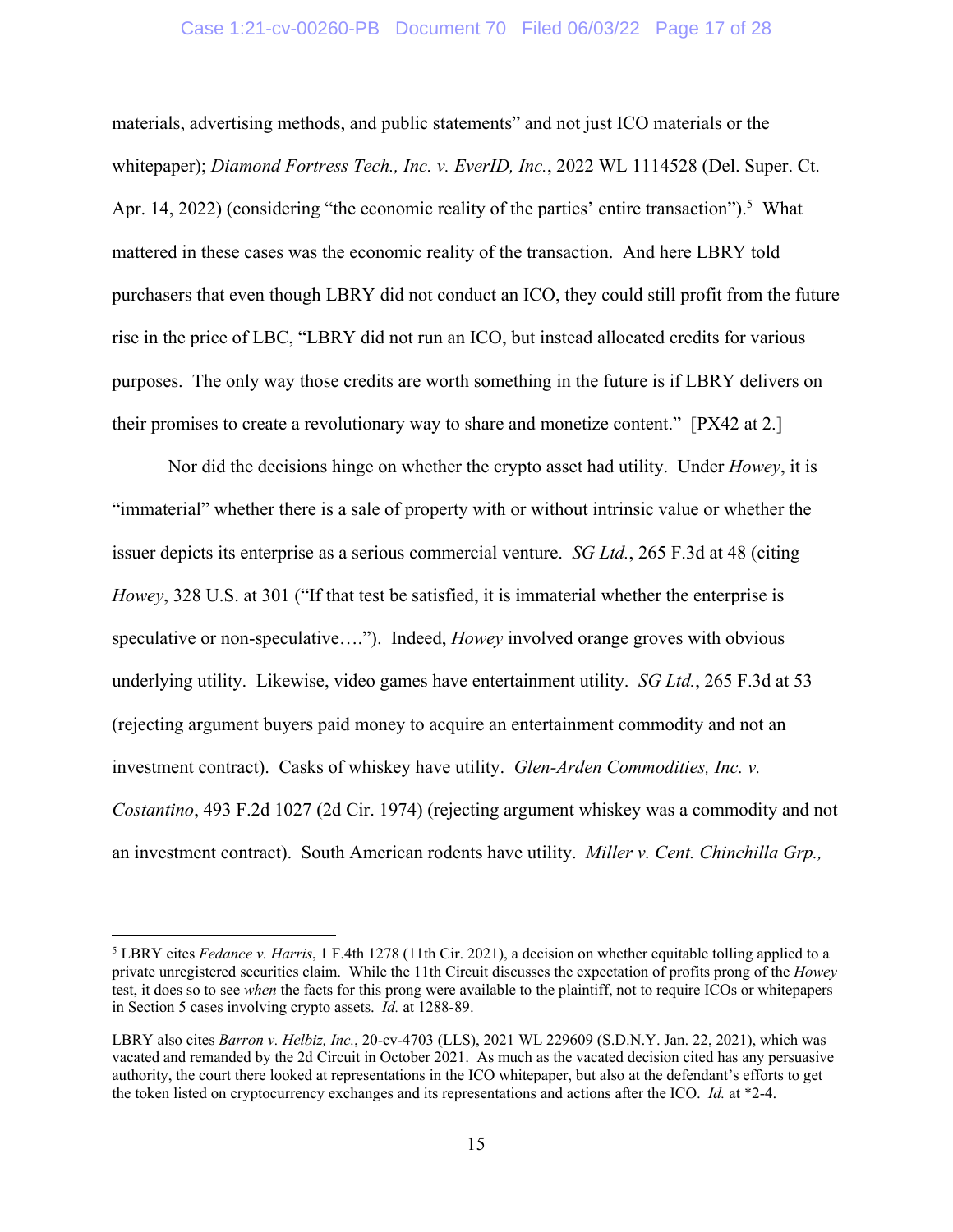*Inc.*, 494 F.2d 414, 416-18 (8th Cir. 1974) (finding plaintiffs properly alleged offer and sale of chinchillas constituted investment contracts).

It is the economic realities of LBRY's offering that matters and not whether the underlying asset has utility. So by focusing in its brief only on its sales through trading platforms, LBRY tries to hide the unhelpful realities of many of its sales and avoid the truth that the purchasers did not buy LBC for consumptive purposes. For example, in 2015, LBRY offered and sold LBC both to Centinel Consulting LLC and the public long before LBRY launched the blockchain protocol in 2016. Centinel negotiated the right to convert its equity to LBC as a backstop to its equity investment, not to use LBC on the LBRY Network. [PX158 at 24:3-21.] Centinel did not have consumptive intent. Relatedly, in 2015 and early 2016 when LBRY offered and sold LBC in exchange for software testing, it was only offering interests in LBC because LBC and the LBRY Network did not yet exist. [PX129.]

The size and concentration of the LBC investment contracts LBRY sold to investment clubs, digital asset platforms, its market maker, and its venture capital investor—each of which LBRY is silent about in its brief—all demonstrate that those purchasers were not acquiring LBC with consumptive intent. *See* Pl. Memo. in Support of Summary Judgment ("P. Mem.") (ECF No. 55-1) at 10-12, 18-19. LBRY's sales of LBC to institutions and employees were in amounts far in excess of normal usage on the LBRY platform. LBRY sold 500,000 LBC to the trading platform CoinEx. CoinEx could have published 50 million videos with 500,000 LBC. [PX63, PX85.] It is unreasonable to think the company CoinEx bought 500,000 LBC to watch videos on the LBRY Network. The same is true for LBRY's sales to trading platform Shapeshift (100,000 LBC), investment company Flipside Crypto (1,103,229 LBC), and venture capitalist Pillar (2,000,000 LBC). [PX81, PX145, PXs 77-79.] LBRY's sold 1,103,229 LBC to FlipSide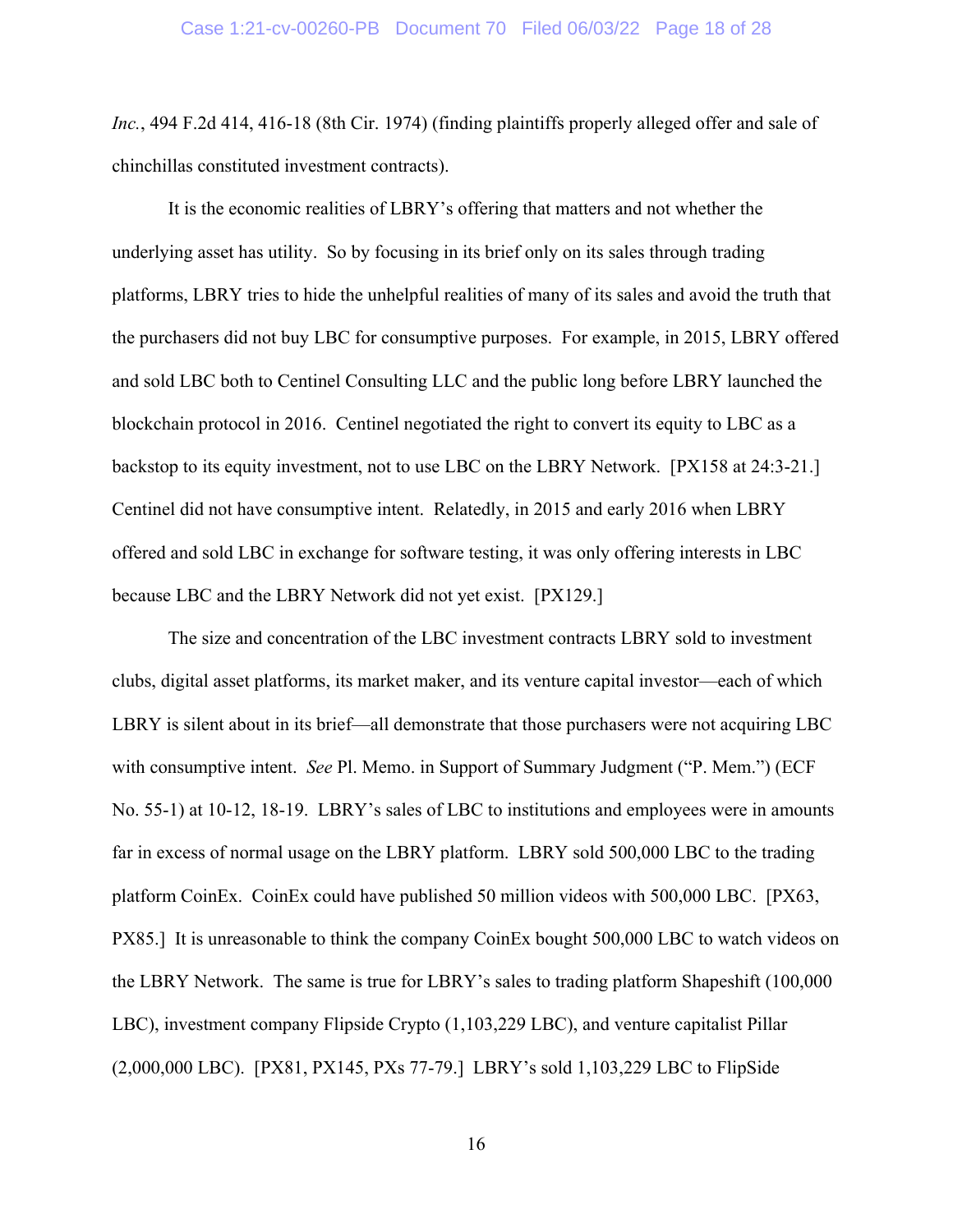#### Case 1:21-cv-00260-PB Document 70 Filed 06/03/22 Page 19 of 28

Crypto's funds at a 5% discount from market prices, knowing the LBC would be put in "cold storage." [PX69 at 4; PX76 at 159:22-24; PXs 77-79.] $^6$  As discussed in the Commission's motion for summary judgment, the terms of these sales, including lock-up periods and discounts, also evidence the buyer's investment purpose. *See* P. Mem. at 18-19.

The same is true for small dollar purchases of LBC, like a LBRY employee's single biweekly purchase of \$50 in LBC. [PX148 at 270:20-273:1.] Fifty dollars in LBC would provide a purchaser with the LBRY employee sufficient LBC to publish thousands of videos on the LBRY Network. And because most content on the LBRY Network is free to consume, LBRY employees (and most users of the LBRY Network) do not need to use LBC at all. Yet, LBRY sold more than 1.4 million LBC through its employee purchase program. [PX20 at 67:5-68:18; PXs62-64, PX72, PXs 86-91.] LBRY CEO Jeremy Kauffman and CFO Alex Grintsvayg have never used on the LBRY Network any of the LBC they purchased through the employee purchase program. Instead, they are holding on to their LBC as an investment. [PX148 at 270:20-273:1, PX155 at 363:11-364:10.]

# **B. LBRY's Statements and Actions Led Purchasers to Expect LBC to Appreciate in Value over the Long-term**

LBRY's motion categorically ignores the statements LBRY made promising that the value of LBC will increase. It does not dispute them. It does not try to explain them. It does not even mention them. The same is true for the numerous LBRY actions that would lead a reasonable buyer of LBC to expect the value of LBC to rise due to LBRY's effort. Under *Howey*, these are the facts that establish the economic reality of LBRY's offering. These

 $\overline{a}$ 

<sup>&</sup>lt;sup>6</sup> In addition to the facts already listed in the motion, LBRY publicized that its sale of 100,000 LBC to Shapeshift included a 3-month lock-up period. [PX145 at 1.]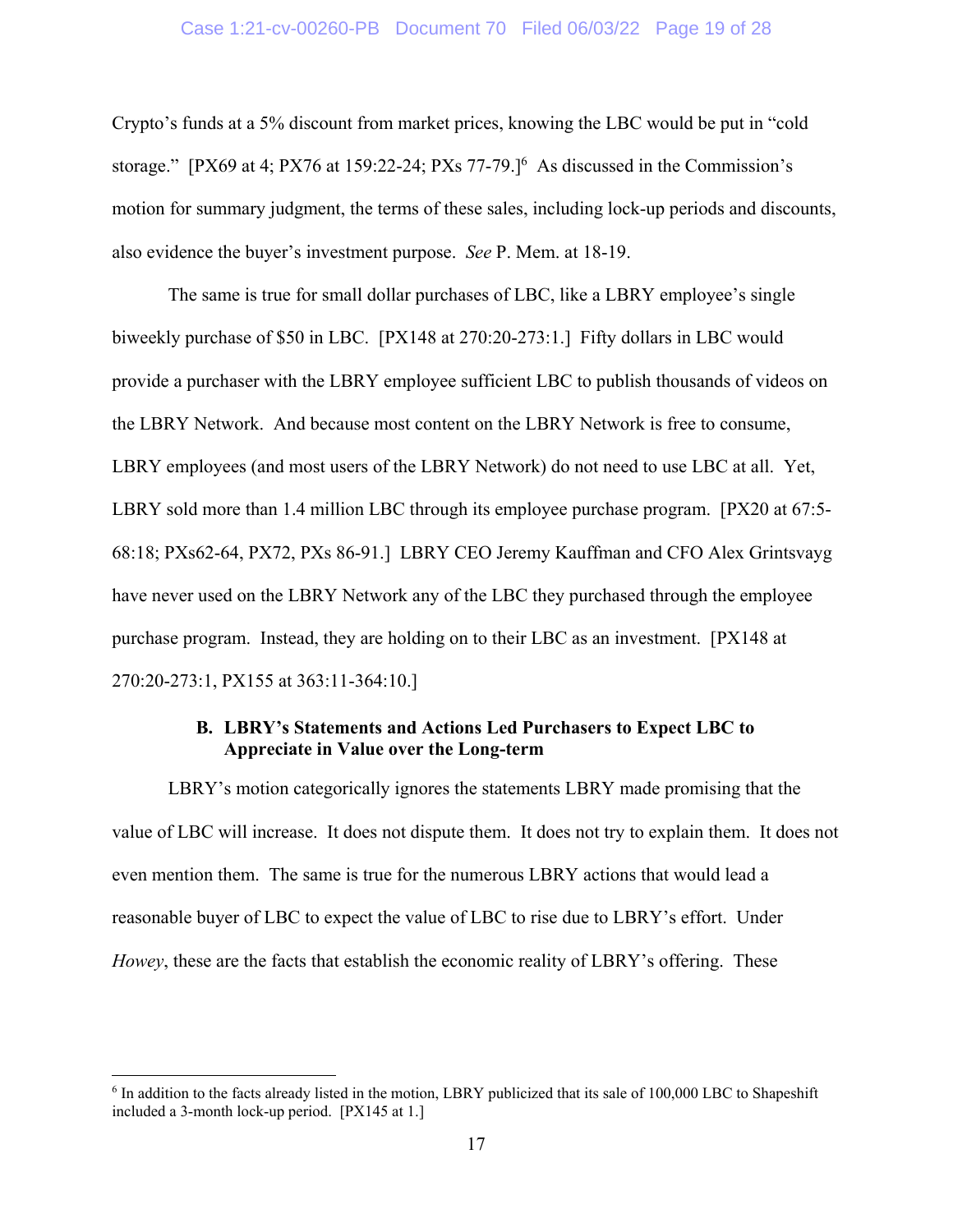## Case 1:21-cv-00260-PB Document 70 Filed 06/03/22 Page 20 of 28

undisputed facts establish that purchasers were led to believe that LBC would increase in value over the long term.

First, LBRY never explains why the reasonable purchaser would think differently than LBRY itself. LBRY adopted its business model and held LBC from inception because it believed the increasing value of LBC would provide it with future profits and be worth "billions." [PXs 47, 48, 49, 50, 51, 123.] As Kauffman testified in June 2019, "I believe that if we achieve the long-term potential of this project, the credits would be more valuable than they've ever been worth." [PX7 at 188:7-188:11.] If LBRY's view was reasonable, then the reasonable purchaser would likewise expect to profit from the increasing value of LBC.

Second, in its motion, LBRY failed to address the permanent public notices on its website that LBC will "gain value as the use of the protocol grows…" and that LBRY's "goal" was to "increase the long-term value of the protocol," which would make LBC more valuable. [PX35 at 1.] These notices and LBRY's other numerous statements about the long-term value of LBC and the LBRY Network, *see supra* pp. 3-7, were at the core of LBRY's messaging and have remained on LBRY's website to the present. LBRY' messaging was unambiguous, with statements like: a "token has value in proportion to the usage and success of the network…the people who discover and utilize a new protocol or network when it's just getting off the ground can reap substantial value by being there first." [PX38 at 3.]. Similarly, at a time in 2020 when LBC traded at less than \$0.03, LBRY touted that "1 LBC could be worth \$100 or more if LBRY becomes protocol of choice for media distribution." [PX156 at LBRY\_SEC00035367.]

Like many publicly-traded companies, LBRY may have downplayed the possibility of *short-term* returns for investors buying its securities, but LBRY persistently trumpeted the likelihood of *long-term* returns for LBC holders, like itself. LBRY's CEO acknowledged in a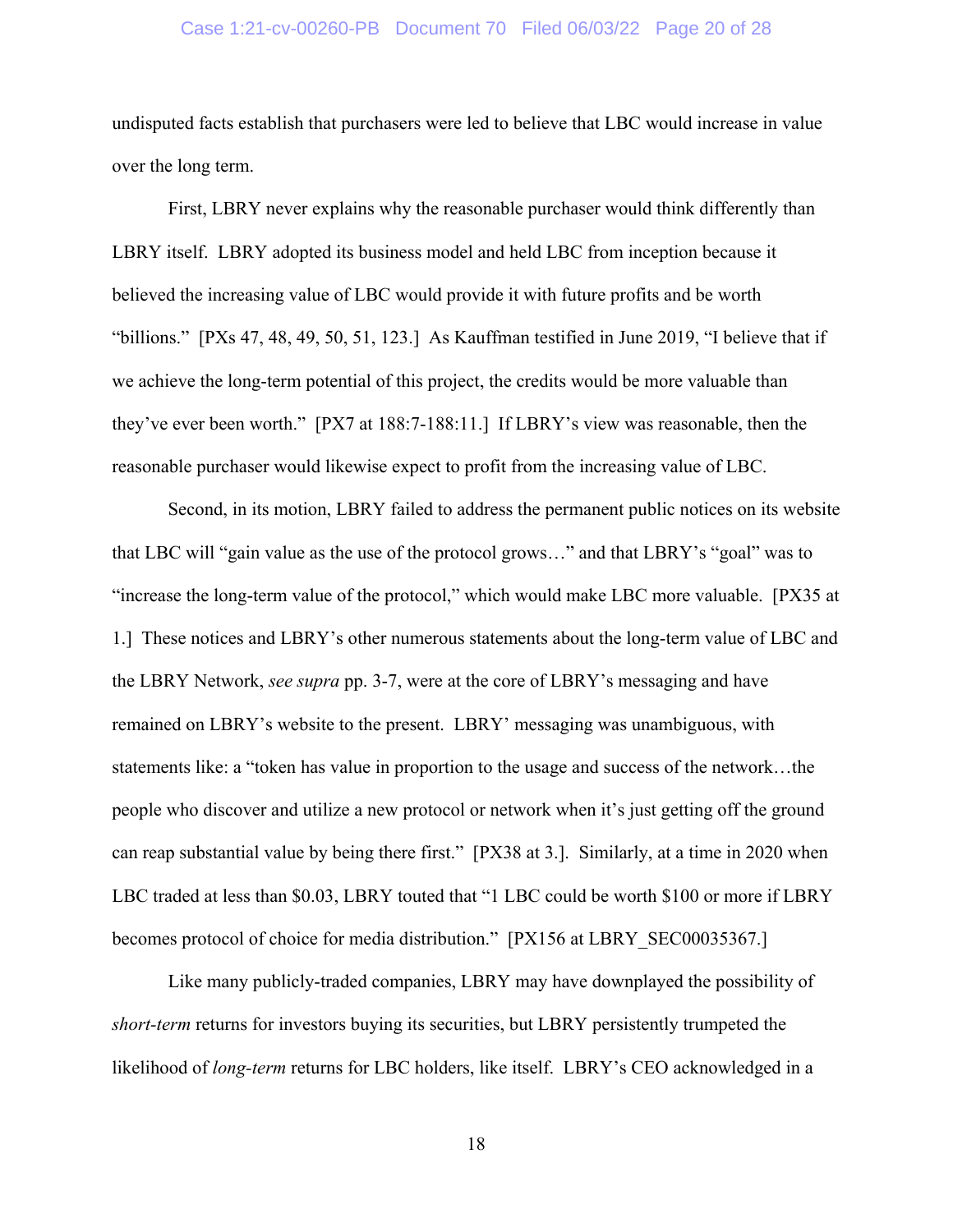#### Case 1:21-cv-00260-PB Document 70 Filed 06/03/22 Page 21 of 28

blog post that he was asked "every single day" about the price of LBC by impatient LBC purchasers focused on the short-term. [PX43 at 1.] In response, he provided LBRY's "canonical answer" to which LBRY repeatedly pointed when dealing with LBC purchasers complaining about the price of LBC. [*Id.* at 2-4, PX149 at 127:13-130:2, 209:13-211:14.] He wrote that LBRY launched the LBRY Network as the "barest, minimum proof-of-concept possible" and that investors looking to make a "quick buck" may be disappointed. [PX43 at 2-4.] Instead, he promised that "LBC will go up when we've built a product that is compelling enough to change people's habits. A product that causes people to use it instead of YouTube, Gumroad, Amazon, or Streamable…" [*Id.*] Contrary to LBRY's argument, LBRY did not eliminate a purchaser's profit expectation by telling them that buying LBC is not a "get-quick-rich" scheme, because, in its next breath, LBRY told everyone to expect long-term returns. An expectation of long-term profit satisfies the *Howey* test's third-prong. *See Warfield*, 569 F.3d at 1022 (advertisement of "long-term income production potential" contributed to finding investment contract).

Third, in its brief, LBRY ignores the message sent by LBRY's reliance upon LBC to fund its operations and its efforts to preserve its LBC. LBRY publicly handled its LBC reserve like it expected the price to rise significantly. LBRY informed the public that it would sell its 100 million LBC Operational Fund for profit and to operate and develop the LBRY Network. [PX129 at 2]. Over time, LBRY publicly sold when "market conditions," i.e. the price, were good, stopped selling when conditions fell, and only sold when necessary. [PXs 132-38.] A reasonable purchaser would infer from LBRY's statements and selling patterns that LBRY was holding LBC until LBC rose in value as LBRY expected it would, and that LBRY had considerable incentive to cause the price of LBC to rise through its development efforts.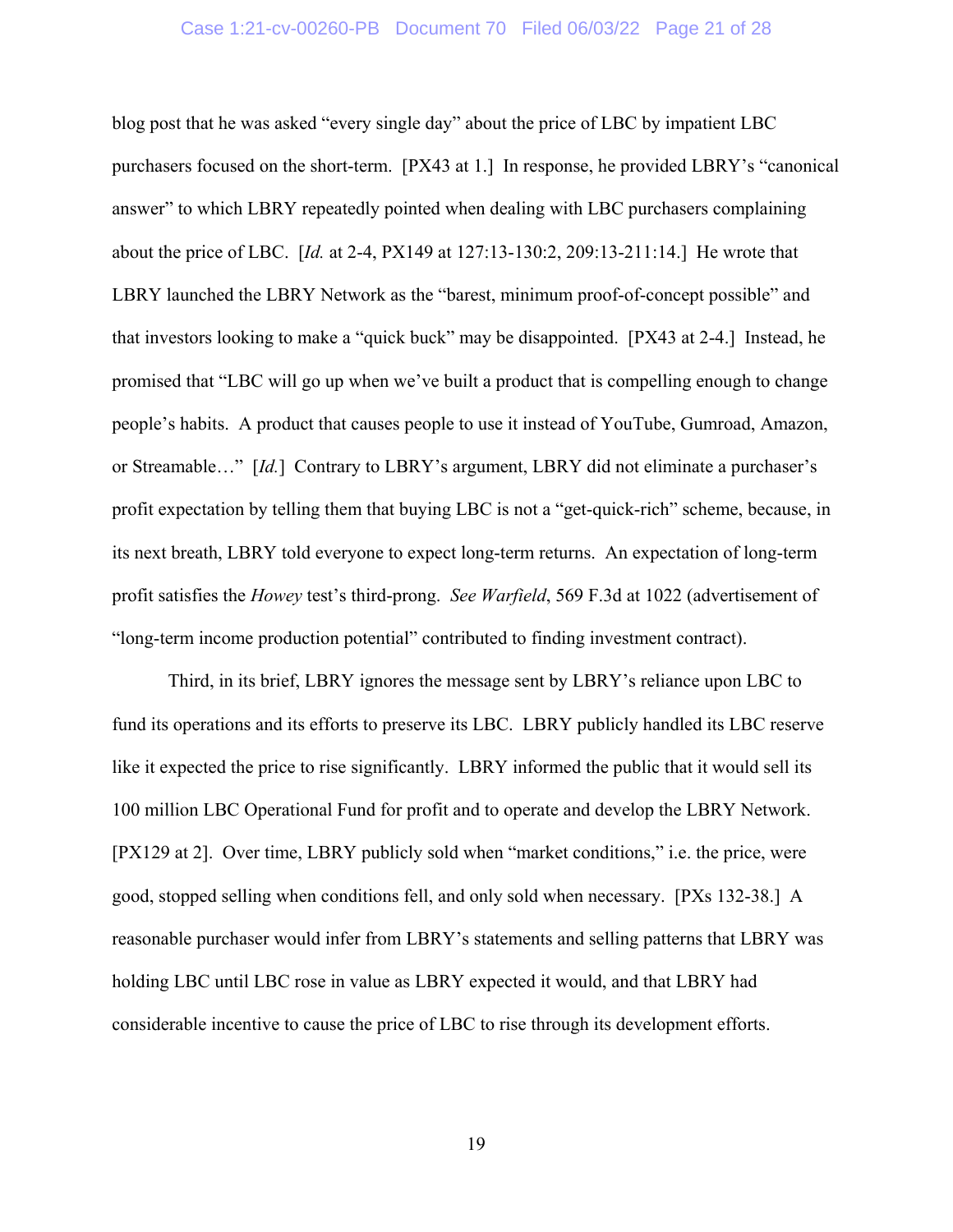### Case 1:21-cv-00260-PB Document 70 Filed 06/03/22 Page 22 of 28

LBRY argues incorrectly that its numerous announcements promoting the development of a functional and user-friendly network eliminated the profit motivation of the reasonable purchaser. Viewed against the backdrop of LBRY's promises that when it grew the LBRY Network, then LBC would become more valuable, LBRY's technical updates actually affirmed purchasers' expectations that they would sell LBC at a higher price in the future. To a reasonable purchaser, LBRY appeared to be executing on its promise to grow the LBRY Network and increase the long-term value of LBC.

# **C. LBRY's Real Estate Cases Do Not Fit with the Facts Here**

LBRY inaptly likens the present case to a string of real estate cases that do not provide guidance here. In *Alunni v. Development Resources Group, LLC,* the court focused on the plaintiff's ability to control the profitability of the investment in condominium units to find that the *Howey* test was not satisfied—here buyers have no practical control over LBC's value. 445 F. App'x 288, 296-98 (11th Cir. 2011) (finding transaction was not more than a fee simple interest in land with management services). In *Rice v. Branigar Org., Inc.*, the court found that people buy houses to live in and identified only one "passing reference" to buying a property as an investment. 922 F.2d 788, 790-91 (11th Cir. 1991). Contrast LBRY's repeated statements about the value of the LBRY Network and intangible LBC, and LBC buyers questioning: "When will the price of LBC rise?" [PX43 at 3-4.] In *Scott v. Bluegreen Vacations Unlimited, Inc.*, because plaintiffs alleged that the underlying timeshare assets were non-transferable and would not increase in value, they could not establish any expectation of profits. 2020 WL 3296190, at \*6 (E.D. Cal. June 18, 2020). But the present case is not one in which the seller restricted the ability to profit from the asset—quite the opposite. LBRY claimed LBC would increase in value. It helped create a secondary market by getting LBC listed on trading platforms. And it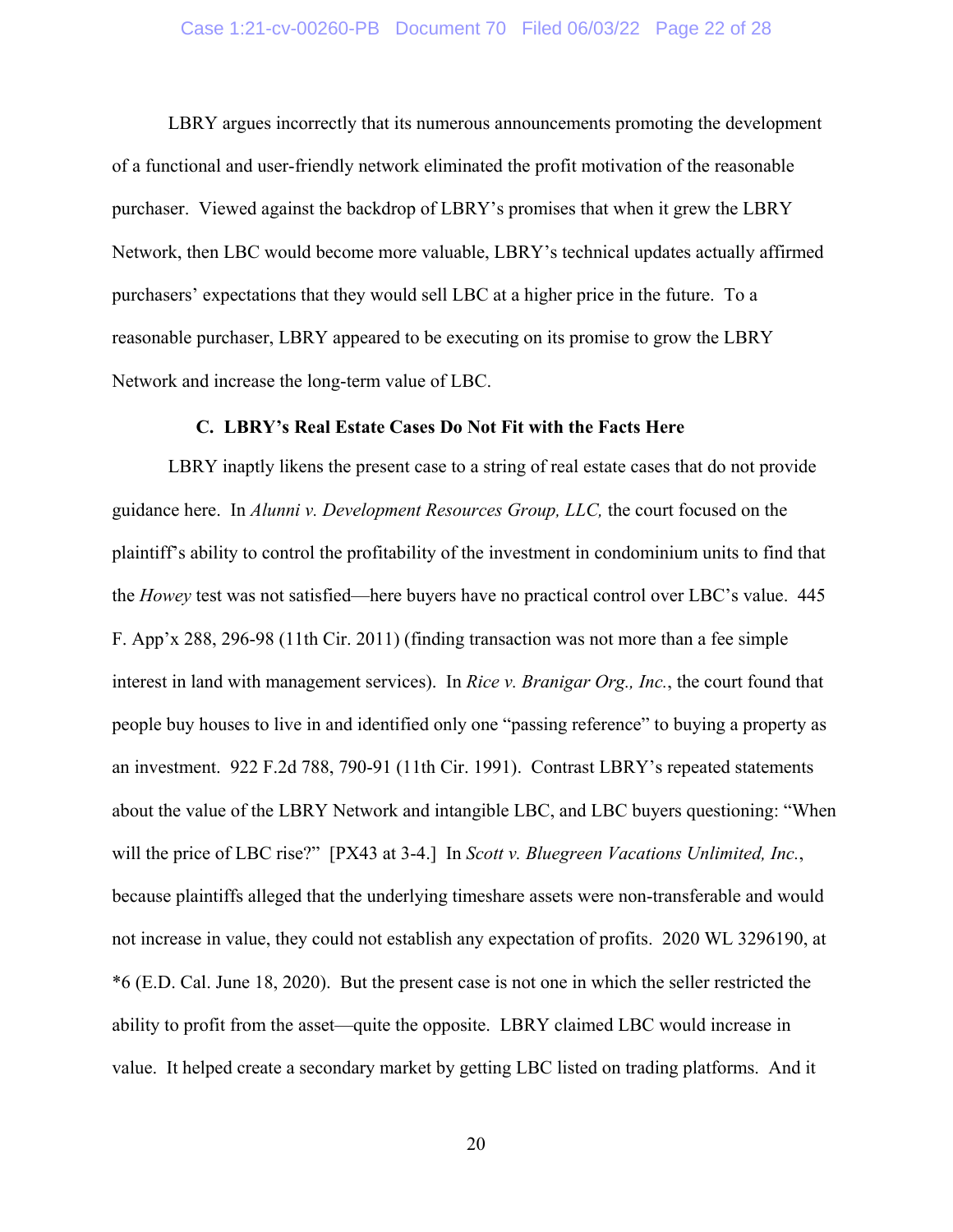placed no restrictions on the transferability of LBC it sold. LBRY's cases do not undercut the Commission's case that LBRY created an expectation of profits from its statements and efforts.

#### **D. LBRY's User Declarations Are Not Material**

LBRY also relies on declarations of "users," solicited via the internet and unverified. It holds up these fill-in-the-blank form declarations to suggest that users were motivated only by consumptive intent, implicitly and incorrectly suggesting that a buyer can not possess more than one motivation for purchasing LBC. *See SEC v. Feng*, 935 F.3d 721, 730-31 (9th Cir. 2019) (finding the requisite expectation of profit even when this investment intent was secondary to a motive unrelated to profit); *Telegram Grp.*, 448 F. Supp. 3d at 371. Missing from the declarations are any statements that the purchasers did not expect to profit when acquiring LBC. So these declaration do not provide material facts or help the Court apply the *Howey* test.

Indeed, several of LBRY's declarants were large traders on Bittrex. [PX151.] Five declarants each traded more than 12,000 LBC on Bittrex; and two of those each traded more than 475,000 LBC. [*Id.*] As referenced above, these amounts are inconsistent with LBC usage on the LBRY Network because videos were mostly free to watch and publishing averaged 0.01 LBC per video. [PX153 at 107:9-109:3.] The declarants trading patterns also differ from small simple acquisitions to buy LBC to use on the LBRY Network. Therefore, whether a declarant acquired LBC to use on the LBRY Network does not resolve whether the same declarant expected to profit from the rise in price of LBC.

Similarly, using the LBRY Network is not mutually exclusive with buying LBC for investment purposes. For example, David Jones wrote in his declaration that he participated in LBRY's YouTube sync program, had been the 5th largest individual creator on the LBRY Network, and received LBC rewards from LBRY and LBC tips from others. *See* DX34, ¶¶4-5,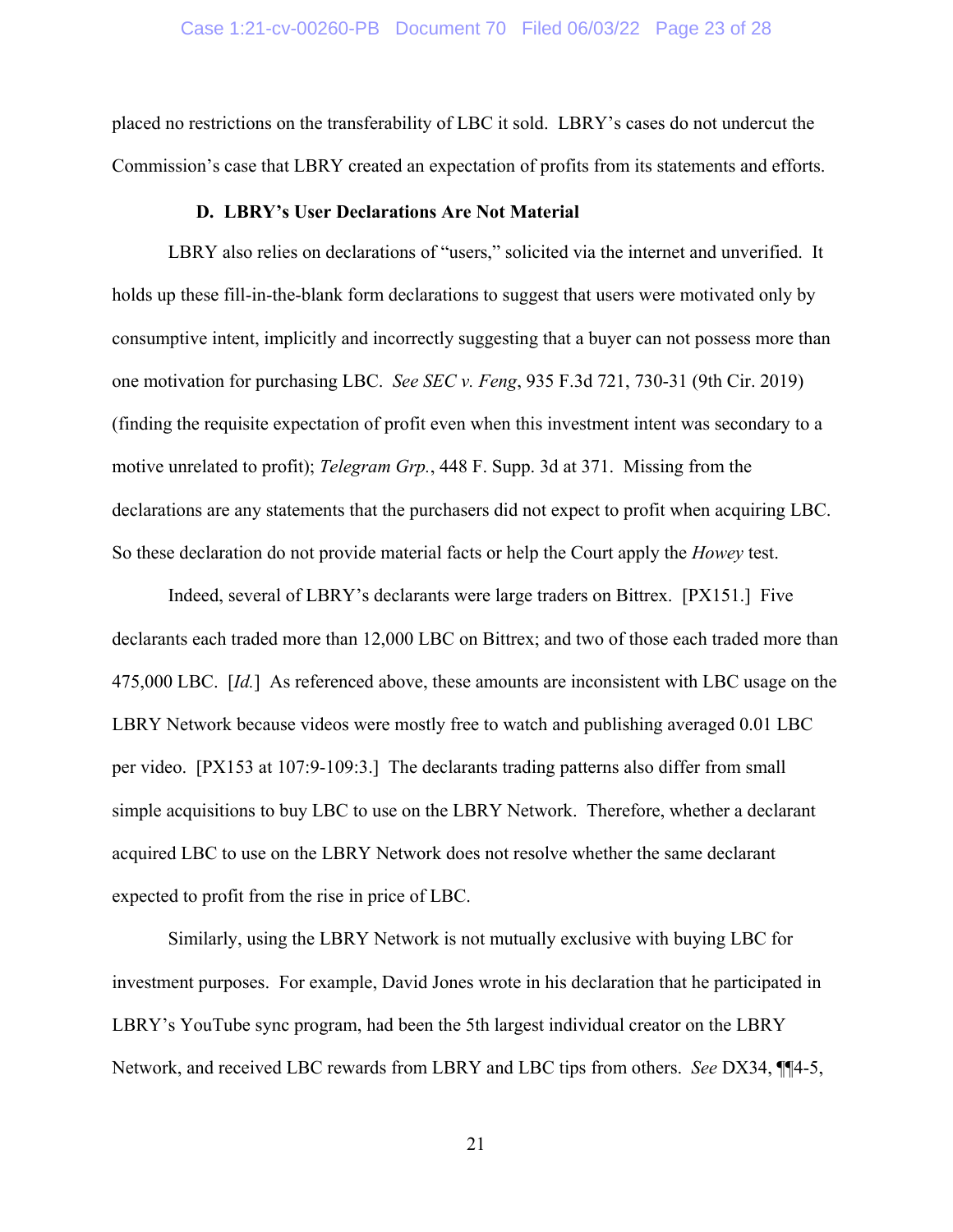#### Case 1:21-cv-00260-PB Document 70 Filed 06/03/22 Page 24 of 28

7. He wrote that in June 2021 he restarted buying LBC because he believed in the "benefit of the LBRY Network." *Id.* ¶13. In his declaration, Jones could not swear he did not purchase LBC for investment because he was. In March 2021 on his blog, Jones told another LBC investor that he had invested in LBC:

> I did actually sell [LBC] at 17c and bank the cash a couple of months back, basically got my original investment back, so I'm essentially free running the rest now. But I have enough to retire on if it hits \$1.5 again…So its either take profits on the way up as needed, or just HODL. My plan at this stage is to take some profits as needed or if any big boosts happen.

[PX128 at 2.] In his blog, Jones ascribed an increase in the price of LBC to LBRY's launch of Odysee, its web-based application. [*Id.*] Therefore, even though Jones was one of the LBRY Network's largest creators, he was simultaneously buying LBC on trading platforms for investment purposes, attributing the increase in value of his investment to LBRY's managerial efforts, and promoting LBC as an investment vehicle to others, including in a video he created called "LBC Library Credits – My Top Cryptocurrency Pick for 2020." [*Id.*]

# **E. LBC Buyers Expected LBC to Appreciate Due to LBRY's Managerial Efforts**

 As a last ditch effort, LBRY claims that "the price of LBC is based on general cryptocurrency market forces unrelated to the ongoing managerial efforts of LBRY." From this it argues that reasonable purchasers could not expect their profits to come from LBRY's efforts. D. Mem. at 23-24. On top of LBRY's ignoring of its five-year pattern of telling LBC purchasers that its efforts were the very thing that *would* increase the long-term value of LBC (as explored above), LBRY's argument suffers from significant factual and logical flaws.

First, the *Howey* test asks whether the objective buyer reasonably expected profits resulting from the efforts of others. Purchasers formed their reasonable expectations from LBRY's design of the LBRY Network and repeated public statements that it would be the engine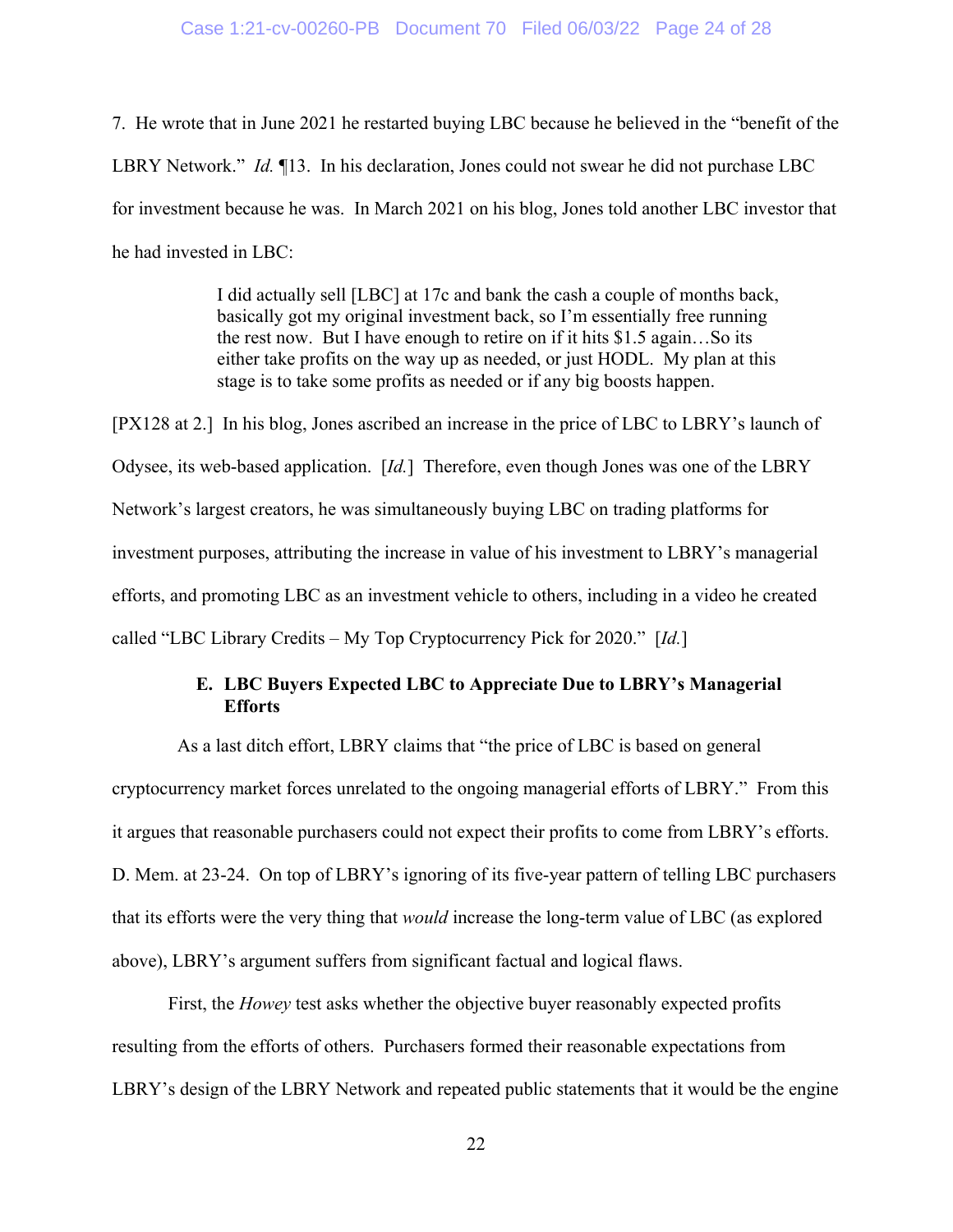that caused a rise in the price of LBC. *See, e.g.*, DX16 at 2 ("It will be up to us to make the strategic decisions that see user adoption grow exponentially and make the network a viable competitor to centralized services like Netflix or iTunes."); PX 34 ("[w]e hope to keep improving the app, protocol and continue our content acquisition process. Our goal is to create value for the LBC token and we hope our current path does so organically."). Indeed, LBRY tried to differentiate itself from Bitcoin. *See, e.g.,* DX18 at 4 ("So we're not trying to compete with Bitcoin as a form of money. The value of LBRY credits will be tied to the success of our media marketplace.").

Second, the only "fact" that LBRY relies on for its argument comes from its expert Dr. Richard's report. At the threshold, this "fact" about the supposed connection between the price of LBC and the price of Bitcoin is really a weak opinion unsupported by the record. The Commission questioned Richard at length about this point. Richard conceded that, for various points in time, his model showed that the change in the price of Bitcoin "did explain very little of the LBC price token performances" [PX150 at 308:11-17], explaining as little as 1-2% of the change in LBC price. [*Id.* at 307:19-308:10.] He also admitted that, under his model, if the change in Bitcoin price explained 2% of the change in LBC price on a particular day, something else explained the other 98%. [*Id.* at 308:18-24.] And Richard agreed that during certain periods, when Bitcoin increased in price, his model predicted that LBC price would decrease, while at other times, the prices would move in the same direction. [*Id.* at 332:17-25.] Richard also found that the correlation between Bitcoin and LBC varied widely, between 0.6 and 1.61, meaning sometimes LBC went up 1.61 times more than Bitcoin went up, and sometimes only 0.6 times as much. [DX2 at 55-56.] Given Richard's testimony, LBRY's contention that the price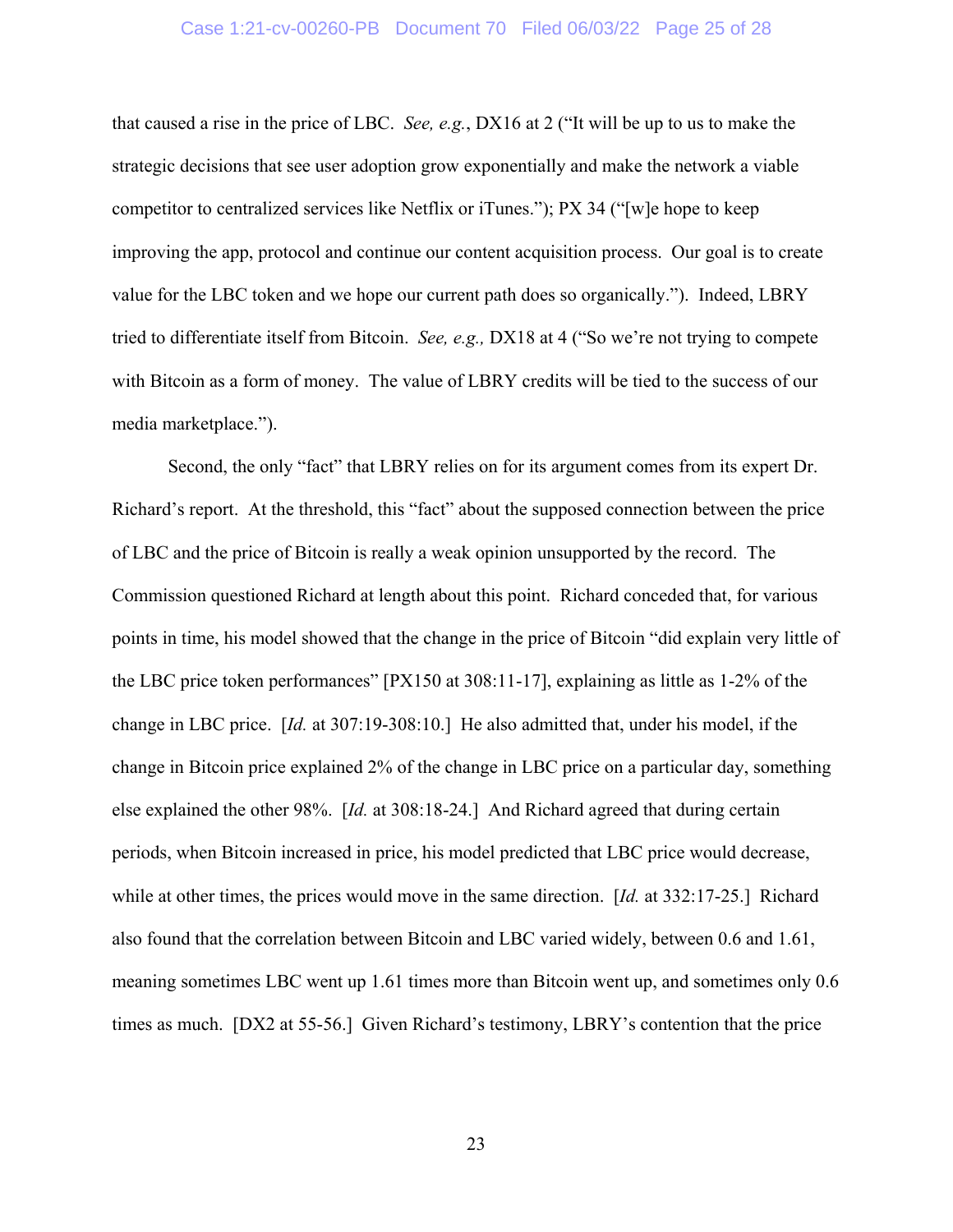#### Case 1:21-cv-00260-PB Document 70 Filed 06/03/22 Page 26 of 28

of LBC is "based on general cryptocurrency market forces" (and apparently only on those forces) mischaracterizes both what Richard says in his report and his answers to questioning about it.

Third, Richard shows only a correlation (and a weak one at that for many periods he studies) between Bitcoin prices and LBC prices. But LBRY falls for the fallacy: assuming that correlation means causation. LBC prices may move along with other cryptocurrency prices, just as the price of a pharmaceutical company stock correlates with the prices of other pharmaceutical companies. In fact, that's why companies are often compared to the performance of a basket of stocks in their sector to see if they have over or underperformed that part of the market. But no one thinks that the price of Pfizer is controlled by the price of Moderna because those prices often move in the same direction. The "market forces" that LBRY points to (D. Mem. at 23) are called that because they affect the market broadly; their presence doesn't preclude a finding that something is offered as an investment contract.

And fourth, this part of LBRY's argument assumes the conclusion: that LBC is a commodity. LBRY launches into this premise at the start of this argument with the phrase "where the price of a commodity fluctuates due to general market forces…." D. Mem. at 23. LBRY then talks about commodities cases involving gold coins and silver bars. The courts in those cases found that any expectation of profits came from anticipated increases in the global market prices for gold or silver. *SEC v. Belmont Reid*, 794 F.2d 1388, 1391 (9th Cir. 1986); *Noa v. Key Futures*, 638 F.2d 77, 79-80 (9th Cir. 1980). Unlike this case, neither of those courts found that the sellers made statements about their abilities to effect the global price of gold or silver. *Belmont Reid*, 794 F.2d at 1391; *Noa*, 638 F.2d at 79-80. In fact, the Ninth Circuit has limited *Belmont* in ways LBRY fails to mention. *See SEC v. R.G. Reynolds Enterprises, Inc*., 952 F.2d 1125, 1135 (9th Cir. 1991) (finding in *Reynolds* that there was no evidence that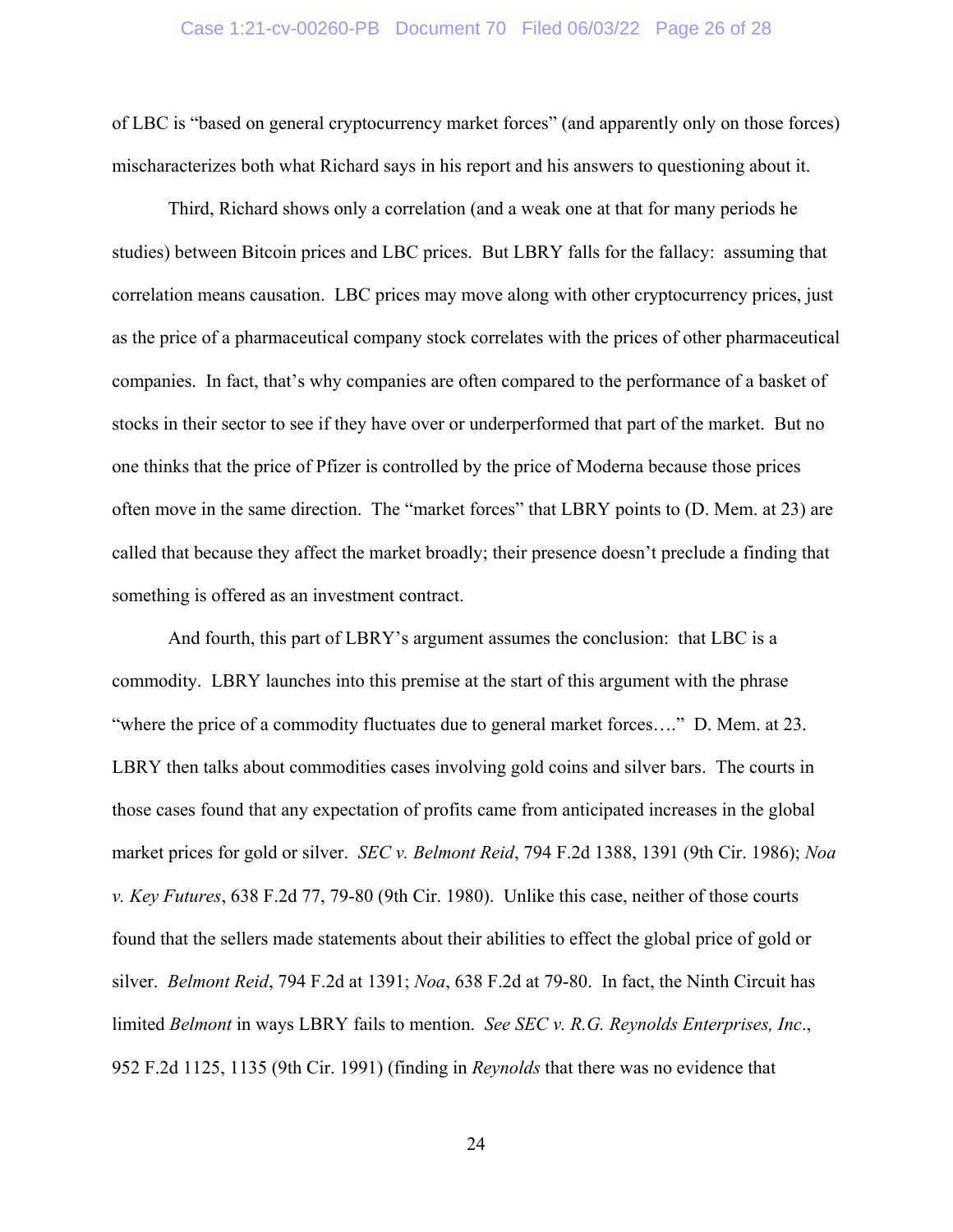# Case 1:21-cv-00260-PB Document 70 Filed 06/03/22 Page 27 of 28

investors were depending on the increase in the price of gold and that "our decision in *Belmont* was based on the unique fact that … that investors had as their primary purpose to profit from the anticipated increase in the world price of gold"). And in *Noa*, the court rejected the claim that the defendants had breached an investment contract by failing to deliver the silver bars after they became insolvent because there was national market for silver bars. *Noa*, 638 F.2d at 79-80. None of those facts apply here, and the application of this argument (and its reliance on *Noa*) to crypto assets was rejected in *Balestra v. ABTCOIN LLC*, 380 F. Supp. 3d 340, 356-57 (S.D.N.Y. 2019) ("the opposite is true here … which clearly distinguishes the [crypto] coins from the precious metals to which Defendants attempt to analogize them").

In the end, LBRY makes an underdeveloped policy argument that digital assets like LBC should be considered commodities. LBRY gives this Court no reason, and points to no authority, to override the *Howey* test, and the argument gives no reason to grant summary judgment.

# **III. CONCLUSION**

LBRY's motion ignores the most relevant facts, misapplies the remaining facts to the case law, and suffers from several logical flaws. As a result, the Commission asks the Court to deny LBRY's Motion for Summary Judgment.

Dated: June 3, 2022 Respectfully submitted,

# **SECURITIES AND EXCHANGE COMMISSION**

By its Attorneys,

*/s/ Peter B. Moores*  Peter B. Moores (Mass Bar No. 658033) Marc Jones (Mass Bar No. 645910) Boston Regional Office 33 Arch Street Boston, MA 02110 (617) 573-4576 mooresp@sec.gov